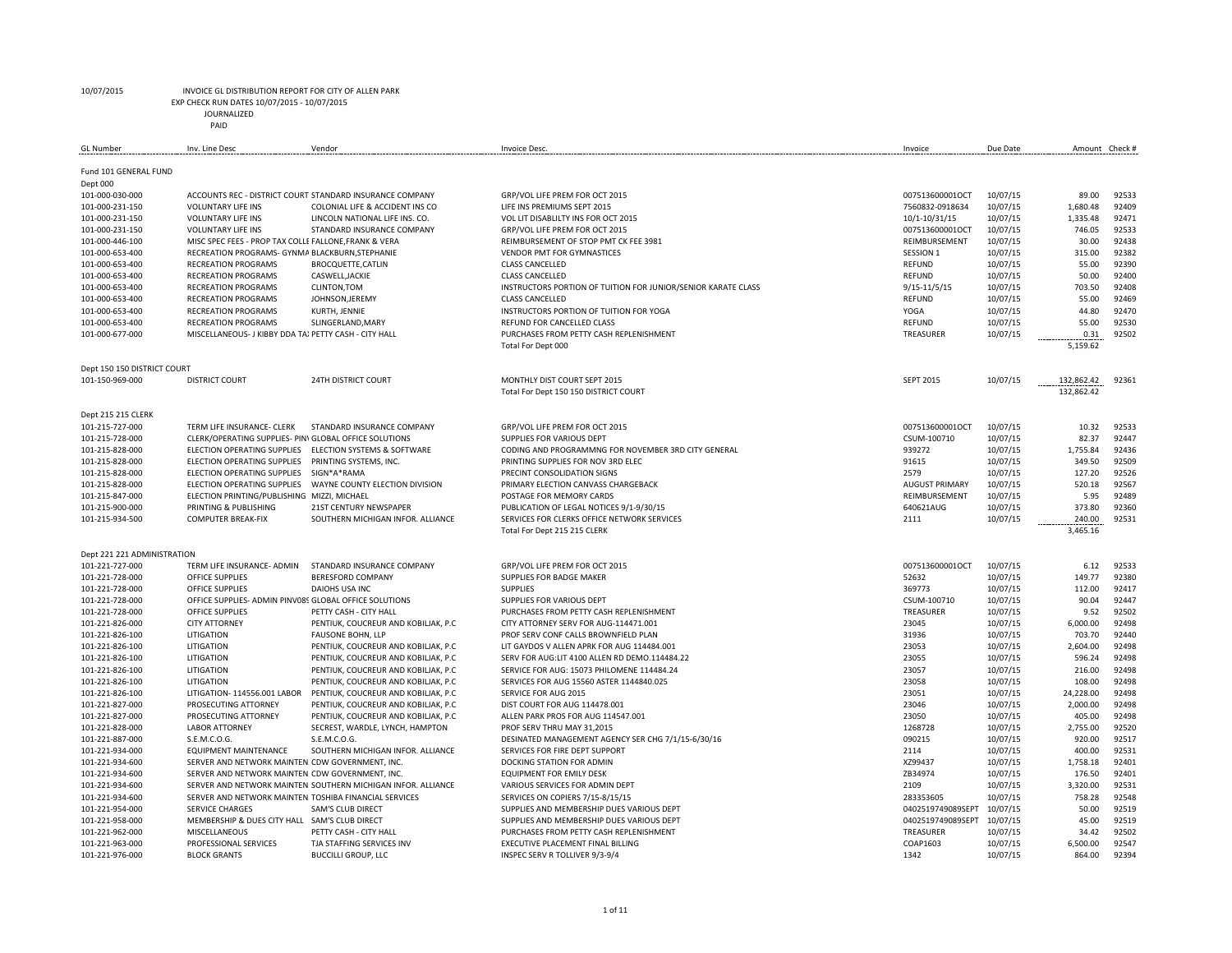EXP CHECK RUN DATES 10/07/2015 - 10/07/2015

| <b>GL Number</b>               | Inv. Line Desc                                          | Vendor                                                          | <b>Invoice Desc</b>                                                                   | Invoice          | Due Date | Amount     | Check #        |
|--------------------------------|---------------------------------------------------------|-----------------------------------------------------------------|---------------------------------------------------------------------------------------|------------------|----------|------------|----------------|
| 101-221-976-000                | <b>BLOCK GRANTS</b>                                     | <b>BUCCILLI GROUP, LLC</b>                                      | INSPECTION SERV FOR CDBG PROJ 12-13-14-01-03 R TOLLIVER                               | 1396             | 10/07/15 | 864.00     | 92394          |
| 101-221-976-000                | <b>BLOCK GRANTS</b>                                     | <b>COMMUNITY LIVING SERVICES</b>                                | HOME HEALTHCARE FY 2014-2015 FOR SEPT                                                 | <b>SEPT 2015</b> | 10/07/15 | 518.50     | 92413          |
|                                |                                                         | DOMINIC GAGLIO CONSTRUCTION, INC                                | REM/REP CONC CDBG PROJ 12-13-14-01-03 2 HANDICAP RAMP                                 | 11284            |          | 9,494.00   | 92424          |
| 101-221-976-000                | <b>BLOCK GRANTS</b>                                     |                                                                 |                                                                                       |                  | 10/07/15 |            |                |
| 101-221-976-000                | <b>BLOCK GRANTS</b>                                     | DOMINIC GAGLIO CONSTRUCTION, INC                                | REM/REP CDBG 12-13-14-01-03 2 HANDICAMP RAMPS<br>REMOVE CONCRETE 2015 CDBG OY14 PMT 8 | 11293<br>11316   | 10/07/15 | 6,100.00   | 92424<br>92424 |
| 101-221-976-000                | <b>BLOCK GRANTS</b>                                     | DOMINIC GAGLIO CONSTRUCTION, INC                                |                                                                                       |                  | 10/07/15 | 20,061.60  |                |
| 101-221-976-000                | <b>BLOCK GRANTS</b>                                     | REFLECTIONS BUILDING CO                                         | CONCRETE WORK AT 15283 MCLAIN                                                         | 12378            | 10/07/15 | 4,155.00   | 92512          |
| 101-221-976-000                | <b>BLOCK GRANTS</b>                                     | REFLECTIONS BUILDING CO                                         | PLUMBING REPLACE PVC PIPE 15283 MCLAIN                                                | 12380            | 10/07/15 | 685.00     | 92512          |
| 101-221-976-000                | <b>BLOCK GRANTS</b>                                     | REFLECTIONS BUILDING CO                                         | TO DO ROOFING AT 15283 MCCLAIN                                                        | 12379            | 10/07/15 | 4,640.00   | 92512          |
|                                |                                                         |                                                                 | Total For Dept 221 221 ADMINISTRATION                                                 |                  |          | 101,327.87 |                |
|                                |                                                         |                                                                 |                                                                                       |                  |          |            |                |
| Dept 225 225 ASSESSOR          |                                                         |                                                                 |                                                                                       |                  |          |            |                |
| 101-225-727-000                |                                                         | TERM LIFE INSURANCE- ASSESSIN( STANDARD INSURANCE COMPANY       | GRP/VOL LIFE PREM FOR OCT 2015                                                        | 007513600001OCT  | 10/07/15 | 9.96       | 92533          |
| 101-225-728-000                | OFFICE SUPPLIES- ASSESSING PINV GLOBAL OFFICE SOLUTIONS |                                                                 | SUPPLIES FOR VARIOUS DEPT                                                             | CSUM-100710      | 10/07/15 | 50.34      | 92447          |
| 101-225-816-000                | PROF. SERV. - OTHER                                     | FOSTER SWIFT COLLINS & SMITH PC ATT                             | PROF SERV RENDERED THRU AUGUST 31                                                     | 678067           | 10/07/15 | 4,535.00   | 92442          |
| 101-225-816-000                | PROF. SERV. - OTHER                                     | TAX MANAGEMENT ASSOC.                                           | FORD MOTOR CO 30999002380025                                                          | A228223          | 10/07/15 | 12,000.00  | 92539          |
| 101-225-934-500                | <b>COMPUTER BREAK-FIX</b>                               | SOUTHERN MICHIGAN INFOR. ALLIANCE                               | SERVICES FOR ASSESSING DEPT PASSWORDS                                                 | 2110             | 10/07/15 | 320.00     | 92531          |
| 101-225-963-000                | PROFESSIONAL SERVICES                                   | <b>FUOCO ANTHONY</b>                                            | ASSESSING CONSULTANT FOR OCT 2015                                                     | <b>OCT 2015</b>  | 10/07/15 | 7,083.34   | 92444          |
|                                |                                                         |                                                                 | Total For Dept 225 225 ASSESSOR                                                       |                  |          | 23,998.64  |                |
|                                |                                                         |                                                                 |                                                                                       |                  |          |            |                |
| Dept 230 230 FINANCE           |                                                         |                                                                 |                                                                                       |                  |          |            |                |
| 101-230-727-000                |                                                         | TERM LIFE INSURANCE- FINANCE STANDARD INSURANCE COMPANY         | GRP/VOL LIFE PREM FOR OCT 2015                                                        | 007513600001OCT  | 10/07/15 | 24.00      | 92533          |
| 101-230-728-000                | OFFICE SUPPLIES- PAYROLL PINV0I GLOBAL OFFICE SOLUTIONS |                                                                 | SUPPLIES FOR VARIOUS DEPT                                                             | CSUM-100710      | 10/07/15 | 250.63     | 92447          |
| 101-230-801-000                | PAYROLL PROCESSING                                      | <b>BROWN, TRACIE</b>                                            | NSF FEE REIMBURSEMENT                                                                 | REIMBURSEMENT    | 10/07/15 | 6.00       | 92392          |
| 101-230-801-000                | PAYROLL PROCESSING                                      | GRANICA, CHRIS                                                  | REIMBURSEMENT FOR NSF FEE                                                             | REIMBURSEMENT    | 10/07/15 | 10.00      | 92453          |
| 101-230-808-000                |                                                         | CITY AUDITOR- 40% OF THE CONTI YOUNG, ALAN C & ASSOCIATES, P.C. | BILLING NUMBER 1 FINANCIAL AUDIT YR ENDED 6/30/15                                     | 1510004          | 10/07/15 | 13,230.00  | 92575          |
| 101-230-963-000                | PROFESSIONAL SERVICES                                   | <b>PLANTE MORAN</b>                                             | PROF SERV FOR ACCT SERV THRU 9/30/15                                                  | 1280346          | 10/07/15 | 14.541.25  | 92508          |
| 101-230-985-000                | <b>CAPITAL OUTLAY</b>                                   | <b>BS&amp;A SOFTWARE</b>                                        | SERVICES FOR BLDG DEPT NET PROG                                                       | 103470           | 10/07/15 | 2,200.00   | 92393          |
|                                |                                                         |                                                                 | Total For Dept 230 230 FINANCE                                                        |                  |          | 30,261.88  |                |
|                                |                                                         |                                                                 |                                                                                       |                  |          |            |                |
| Dept 253 253 TREASURER         |                                                         |                                                                 |                                                                                       |                  |          |            |                |
| 101-253-727-000                |                                                         | TERM LIFE INSURANCE- TREASURE STANDARD INSURANCE COMPANY        | GRP/VOL LIFE PREM FOR OCT 2015                                                        | 007513600001OCT  | 10/07/15 | 7.32       | 92533          |
| 101-253-730-000                | <b>GENERAL POSTAGE</b>                                  | PETTY CASH - CITY HALL                                          | PURCHASES FROM PETTY CASH REPLENISHMENT                                               | TREASURER        | 10/07/15 | 16.07      | 92502          |
| 101-253-985-000                | <b>CAPITAL LEASE</b>                                    | PITNEY-BOWES                                                    | LEASING SERV 8/30-9/30/15                                                             | 13451654-SP15    | 10/07/15 | 490.79     | 92507          |
|                                |                                                         |                                                                 | Total For Dept 253 253 TREASURER                                                      |                  |          | 514.18     |                |
|                                |                                                         |                                                                 |                                                                                       |                  |          |            |                |
| Dept 263 263 CITY HALL         |                                                         | AT&T                                                            | PHONE SERVICE VARIOUS DEPT                                                            |                  |          |            | 92373          |
| 101-263-853-000                | <b>TELEPHONE</b>                                        |                                                                 |                                                                                       | SEPT 10-OCT 12   | 10/07/15 | 2,008.83   |                |
| 101-263-853-000                | <b>TELEPHONE</b>                                        | AT & T LONG DISTANCE                                            | ATT LONG DISTANT VARIOUS DEPT                                                         | AUG 01-SEPT 01   | 10/07/15 | 4.19       | 92375          |
| 101-263-853-000                | <b>TELEPHONE</b>                                        | <b>BAND WIDTH</b>                                               | SERVICES 10/1-10/31/15                                                                | 10422203         | 10/07/15 | 297.73     | 92378          |
| 101-263-853-000                | <b>TELEPHONE</b>                                        | COMCAST                                                         | SERVICES 9/22-10/21 CITY HALL                                                         | 06102243464029   | 10/07/15 | 262.35     | 92410          |
| 101-263-853-000                | <b>TELEPHONE</b>                                        | COMCAST                                                         | HIGH SPEED INTERNET VARIOUS DEPT 10/6-11/05                                           | 06102245855010   | 10/07/15 | 252.85     | 92412          |
| 101-263-920-000                | UTILITIES- MUN BLDG                                     | <b>DTE ENERGY</b>                                               | <b>STREETLIGHTS</b>                                                                   | AUG 12- SEPT 10  | 10/07/15 | 9,702.32   | 92433          |
| 101-263-920-000                | UTILITIES- CITY HALL STE 3                              | <b>DTE ENERGY</b>                                               | <b>GAS FOR VARIOUS DEPTS</b>                                                          | AUG 5-SEPT 22    | 10/07/15 | 112.20     | 92434          |
| 101-263-985-000                | CAPITAL OUTLAY-BUILDING LEASE BS&A SOFTWARE             |                                                                 | SERVICES FOR BLDG DEPT NET PROG                                                       | 103470           | 10/07/15 | 6,450.00   | 92393          |
| 101-263-985-000                | CAPITAL OUTLAY-BUILDING LEASE BS&A SOFTWARE             |                                                                 | SERVICE FOR BLDG DEPT NET TRAINING                                                    | 103471           | 10/07/15 | 1,200.00   | 92393          |
| 101-263-985-000                | CAPITAL OUTLAY-BUILDING LEASE HADDIX ELECTRIC           |                                                                 | SET NEW COMBO EMER EXIT LIGHT AT EGRESS DOOR                                          | 7735             | 10/07/15 | 867.75     | 92458          |
| 101-263-985-000                | -BUILDING LEASE- 902956 CITY HA LOWE'S                  |                                                                 | SUPPLIES FROM VARIOUS DEPT                                                            | 99006314951AUG   | 10/07/15 | 35.79      | 92474          |
| 101-263-985-000                | CAPITAL OUTLAY-BUILDING LEASE SHREDCORP.                |                                                                 | DOCUMENT SHREDDING                                                                    | 0341991          | 10/07/15 | 90.00      | 92524          |
| 101-263-985-000                | CAPITAL OUTLAY-BUILDING LEASE SIGN*A*RAMA               |                                                                 | SIGNS FOR CITY HALL DIRECTORY                                                         | 2621             | 10/07/15 | 120.00     | 92526          |
|                                |                                                         |                                                                 | Total For Dept 263 263 CITY HALL                                                      |                  |          | 21,404.01  |                |
|                                |                                                         |                                                                 |                                                                                       |                  |          |            |                |
| Dept 305 305 POLICE DEPARTMENT |                                                         |                                                                 |                                                                                       |                  |          |            |                |
| 101-305-727-000                | TERM LIFE INSURANCE-POLICE                              | STANDARD INSURANCE COMPANY                                      | GRP/VOL LIFE PREM FOR OCT 2015                                                        | 007513600001OCT  | 10/07/15 | 240.00     | 92533          |
| 101-305-728-000                | OFFICE SUPPLIES- POLICE PINVO8! GLOBAL OFFICE SOLUTIONS |                                                                 | SUPPLIES FOR VARIOUS DEPT                                                             | CSUM-100710      | 10/07/15 | 158.90     | 92447          |
| 101-305-729-000                | <b>K-9 SUPPLIES</b>                                     | PET SUPPLIES PLUS                                               | K-9 SUPPLIES                                                                          | 25536            | 10/07/15 | 57.95      | 92501          |
| 101-305-729-000                | K-9 OPERATING COSTS                                     | SOUTHPOINTE VETERINARY                                          | VET SERVICES FOR CLYDE                                                                | 265870           | 10/07/15 | 216.10     | 92532          |
| 101-305-757-000                | <b>OPERATING SUPPLIES</b>                               | ALBRIGHT, WAYNE                                                 | EXPENSES RELATED TO BLDG MNT                                                          | REIMBURSEMENT    | 10/07/15 | 12.59      | 92366          |
| 101-305-757-000                | <b>OPERATING SUPPLIES</b>                               | <b>IBM CORPORATION</b>                                          | AS 400 ALERT SYSTEM SERVICE FROM 6/29-9/28/15                                         | 9514371          | 10/07/15 | 150.00     | 92465          |
| 101-305-757-000                | <b>OPERATING SUPPLIES</b>                               | SIRCHIE FINGER PRINT LABS                                       | DETECTIVE BUREAU SUPPLIES                                                             | 0221985-IN       | 10/07/15 | 258.96     | 92528          |
| 101-305-761-000                | PRISONER BOARD                                          | MIDWEST MEDICAL CENTER                                          | PRISONER BLOOD ALCHOLHOL TEST                                                         | 79932            | 10/07/15 | 25.00      | 92488          |
| 101-305-761-000                | PRISONER BOARD                                          | <b>STATE OF MICHIGAN</b>                                        | SEX OFFENDER REG FEE                                                                  | 551-451789       | 10/07/15 | 30.00      | 92535          |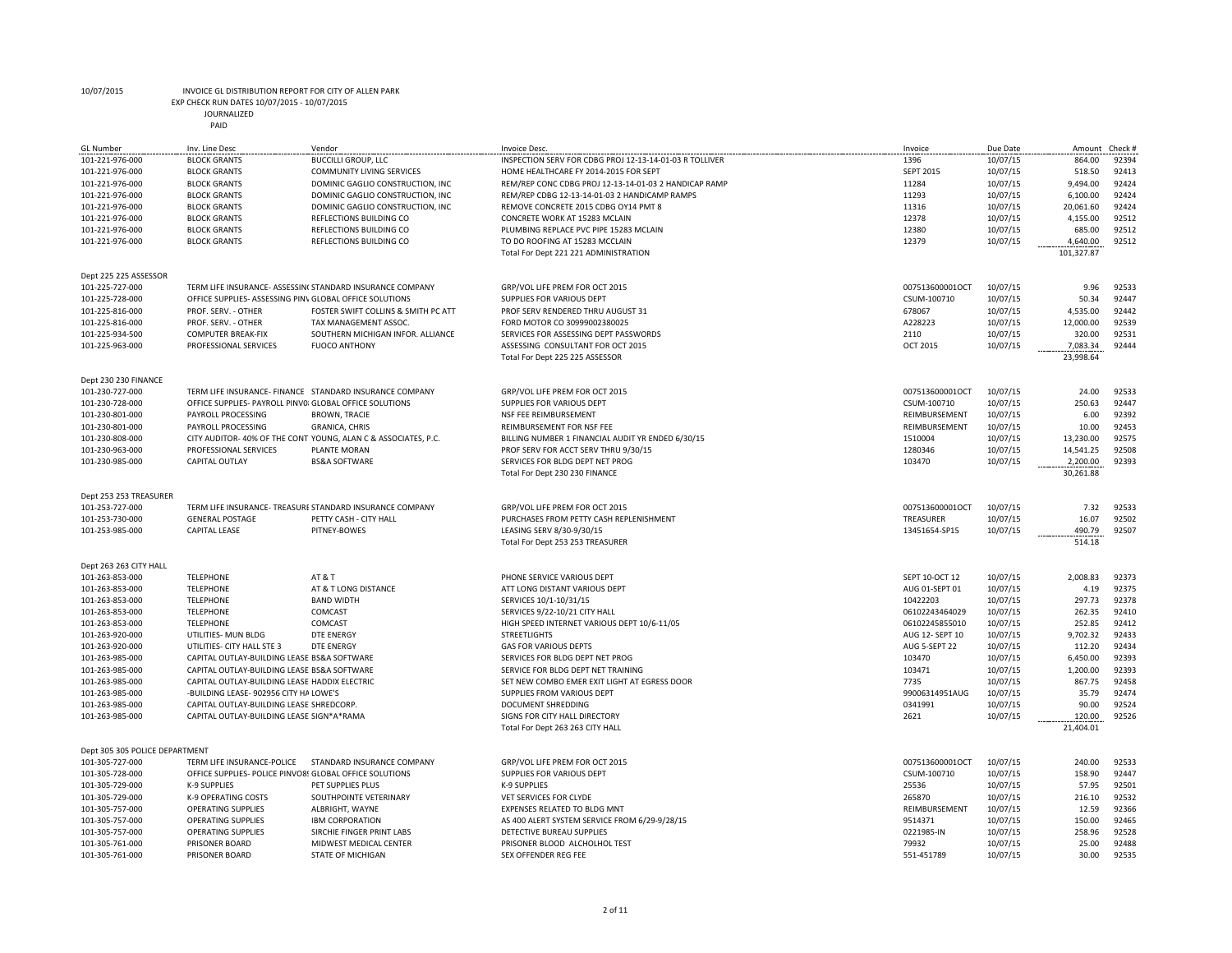EXP CHECK RUN DATES 10/07/2015 - 10/07/2015

JOURNALIZED

| <b>GL Number</b>                          | Inv. Line Desc                                         | Vendor                            | Invoice Desc.                                         | Invoice              | Due Date | Amount    | Check # |
|-------------------------------------------|--------------------------------------------------------|-----------------------------------|-------------------------------------------------------|----------------------|----------|-----------|---------|
| 101-305-761-000                           | PRISONER BOARD                                         | <b>WOOD CLEANERS</b>              | BLANKET CLEANING FOR POLICE DEPT                      | V6799                | 10/07/15 | 41.25     | 92574   |
| 101-305-761-000                           | PRISONER BOARD                                         | <b>WOOD CLEANERS</b>              | BLANKET CLEANING FOR POLICE DEPT                      | V7196                | 10/07/15 | 63.75     | 92574   |
| 101-305-805-000                           | <b>VEHICLE TOWING</b>                                  | <b>CITY TOWING</b>                | 58 VEHICLES TOWED 8/16-8/31/15 7 PERSONAL PROP        | 8/16-8/31/15         | 10/07/15 | 5,355.00  | 92406   |
|                                           |                                                        |                                   |                                                       |                      |          |           | 92406   |
| 101-305-805-000                           | <b>VEHICLE TOWING</b>                                  | <b>CITY TOWING</b>                | 59 VEH TOWED BY POLICE 10 PERSONAL 9/1-9/15/15        | $9/1 - 9/15/15$      | 10/07/15 | 5,945.00  |         |
| 101-305-853-000                           | <b>TELEPHONE</b>                                       | <b>AT &amp; T</b>                 | PHONE SERVICE VARIOUS DEPT                            | SEPT 10-OCT 12       | 10/07/15 | 1,027.05  | 92373   |
| 101-305-853-000                           | TELEPHONE AND COMMUNICATIC AT & T LONG DISTANCE        |                                   | ATT LONG DISTANT VARIOUS DEPT                         | AUG 01-SEPT 01       | 10/07/15 | 0.99      | 92375   |
| 101-305-853-000                           | <b>TELEPHONE</b>                                       | COMCAST                           | OCT POLICE SERVICES 10/05-11/04                       | 06102246250011       | 10/07/15 | 125.19    | 92410   |
| 101-305-853-000                           | <b>TELEPHONE</b>                                       | <b>COMCAST</b>                    | MONTHLY BILLING FOR POLICE 9/22-10/21/15              | 06102189220014       | 10/07/15 | 147.79    | 92411   |
|                                           |                                                        |                                   |                                                       |                      |          |           |         |
| 101-305-853-000                           | TELEPHONE-                                             | <b>VERIZON WIRELESS</b>           | POLICE AUG BILLING 8/11-9/10/15                       | 9752144630           | 10/07/15 | 749.21    | 92555   |
| 101-305-931-000                           | <b>BUILDING MAINTENANCE</b>                            | A & B LOCKSMITH                   | <b>RINGS AND KEYS</b>                                 | 77631                | 10/07/15 | 23.84     | 92362   |
| 101-305-931-000                           | <b>BUILDING MAINTENANCE</b>                            | ADVANTAGE PEST CONTROL            | RAT SERVICE FOR AUG 2015                              | AUG 2015             | 10/07/15 | 300.00    | 92365   |
| 101-305-931-000                           | <b>BUILDING MAINTENANCE</b>                            | ALBRIGHT, WAYNE                   | EXPENSES RELATED TO BLDG MNT                          | REIMBURSEMENT        | 10/07/15 | 20.74     | 92366   |
|                                           |                                                        |                                   |                                                       | 1319539PI            |          | 14.62     | 92372   |
| 101-305-931-000                           | <b>BUILDING MAINTENANCE</b>                            | AMERICAN MESSAGING                | CHAPLAIN PAGER 9/15-10/14/15                          |                      | 10/07/15 |           |         |
| 101-305-931-000                           | BUILDING MAINTENANCE-721692 CINTAS CORP.               |                                   | UNIFORMS FOR POLICE MONTH OF AUG                      | 72116861AUG          | 10/07/15 | 67.30     | 92404   |
| 101-305-931-000                           | <b>BUILDING MAINTENANCE</b>                            | <b>HADDIX ELECTRIC</b>            | <b>BLDG MNT FOR POLICE</b>                            | 7734                 | 10/07/15 | 103.75    | 92458   |
| 101-305-931-000                           | <b>BUILDING MAINTENANCE</b>                            | <b>HADDIX ELECTRIC</b>            | BLDG MNT FOR POLICE ADD STOVE CIRCUIT                 | 7733                 | 10/07/15 | 925.00    | 92458   |
| 101-305-931-000                           | <b>BUILDING MAINTENANCE</b>                            | <b>TAYLOR DOOR COMPANY</b>        | BLDG MNT FOR POLICE REPAIR PANIC BAR REAR ACCESS DOOR | 52853                | 10/07/15 | 150.00    | 92540   |
|                                           |                                                        |                                   |                                                       |                      |          |           |         |
| 101-305-934-500                           | <b>COMPUTER BREAK-FIX</b>                              | SOUTHERN MICHIGAN INFOR. ALLIANCE | <b>COMPUTER SERVICES</b>                              | 2115                 | 10/07/15 | 320.00    | 92531   |
| 101-305-939-000                           | <b>VEHICLE MAINTENANCE</b>                             | CLASSIC AUTO WASH INC.            | CARS WASHES MONTH OF AUG 2015                         | 1561                 | 10/07/15 | 175.50    | 92407   |
| 101-305-958-000                           | MEMBERSHIP & DUES POLICE                               | SAM'S CLUB DIRECT                 | SUPPLIES AND MEMBERSHIP DUES VARIOUS DEPT             | 0402519749089SEPT    | 10/07/15 | 15.00     | 92519   |
| 101-305-960-000                           | <b>EDUCATION &amp; TRAINING</b>                        | MADRIGAL, MARCOS                  | <b>EXPENSES RELATED TO TRAINING</b>                   | REIMBURSEMENT        | 10/07/15 | 9.00      | 92476   |
|                                           |                                                        |                                   |                                                       |                      |          |           |         |
| 101-305-960-000                           | <b>EDUCATION &amp; TRAINING</b>                        | MOORE, PATRICK                    | EXPENSES RELATED TO TRAINING                          | REIMBURSEMENT        | 10/07/15 | 9.00      | 92491   |
| 101-305-960-000                           | <b>EDUCATION &amp; TRAINING</b>                        | <b>SEGREST, STEVE</b>             | <b>EXPENSES RELATED TO TRAINING</b>                   | REIMBURSEMENT        | 10/07/15 | 9.00      | 92522   |
| 101-305-960-000                           | <b>EDUCATION &amp; TRAINING</b>                        | <b>SEGREST, STEVE</b>             | <b>EXPENSES RELATED TO TRAINING</b>                   | REIMBURSEMENT        | 10/07/15 | 52.43     | 92522   |
|                                           |                                                        |                                   | Total For Dept 305 305 POLICE DEPARTMENT              |                      |          | 16,799.91 |         |
|                                           |                                                        |                                   |                                                       |                      |          |           |         |
|                                           |                                                        |                                   |                                                       |                      |          |           |         |
| Dept 340 340 FIRE DEPARTMENT              |                                                        |                                   |                                                       |                      |          |           |         |
| 101-340-727-000                           | TERM LIFE INSURANCE- FIRE                              | STANDARD INSURANCE COMPANY        | GRP/VOL LIFE PREM FOR OCT 2015                        | 007513600001OCT      | 10/07/15 | 156.00    | 92533   |
| 101-340-757-000                           | <b>OPERATING SUPPLIES</b>                              | ACUITY SPECIALTY PRODUCTS, INC.   | <b>CLEANING SUPPLIES</b>                              | 9001861793           | 10/07/15 | 787.03    | 92364   |
| 101-340-757-000                           | <b>OPERATING SUPPLIES</b>                              | GREAT LAKES ACE 18415             | SUPPLIES FOR FIRE DEPT                                | 577/416              | 10/07/15 | 27.98     | 92455   |
| 101-340-757-000                           | OPERATING SUPPLIES                                     | GREAT LAKES ACE 18415             | SUPPLIES FOR FIRE DEPT                                | 584/416              | 10/07/15 | 76.43     | 92455   |
|                                           |                                                        |                                   |                                                       |                      |          |           |         |
| 101-340-757-000                           | OPERATING SUPPLIES-23459 POLI(LOWE'S                   |                                   | SUPPLIES FROM VARIOUS DEPT                            | 99006314951AUG       | 10/07/15 | 65.47     | 92474   |
| 101-340-757-500                           | <b>RESCUE SUPPLIES</b>                                 | BAKER'S GAS & WELDING SUPPLY      | OXYGEN CYLINDER RENTAL                                | 09133167             | 10/07/15 | 49.90     | 92377   |
| 101-340-757-500                           | <b>RESCUE SUPPLIES</b>                                 | J & B MEDICAL SUPPLY, INC.        | <b>RESCUE SUPPLIES</b>                                | 2440519              | 10/07/15 | 599.57    | 92466   |
| 101-340-757-500                           | <b>RESCUE SUPPLIES</b>                                 | J & B MEDICAL SUPPLY, INC.        | <b>RESCUE SUPPLIES</b>                                | 2455078              | 10/07/15 | 11.88     | 92466   |
|                                           |                                                        |                                   |                                                       |                      |          |           |         |
| 101-340-757-500                           | <b>RESCUE SUPPLIES</b>                                 | PHYSIO CONTROL, INC               | <b>RESCUE SUPPLIES</b>                                | 116037664            | 10/07/15 | 308.67    | 92505   |
| 101-340-805-000                           | AMBULANCE BILLING                                      | ACCUMED BILLING INC.              | AUGUST 2015 FOR BILLING SERVICES                      | 047                  | 10/07/15 | 4,112.93  | 92363   |
| 101-340-853-000                           | TELEPHONE- D LAFOND EMS                                | <b>VERIZON WIRELESS</b>           | FIRE DEPT SERVICE 8/11-9/10/15                        | 9752077603           | 10/07/15 | 80.06     | 92555   |
| 101-340-931-000                           | <b>BUILDING MAINTENANCE</b>                            | FIRE SYSTEMS OF MICHIGAN, INC.    | <b>BUILDING MNT</b>                                   | 159974               | 10/07/15 | 120.00    | 92441   |
| 101-340-931-000                           | <b>BUILDING MAINTENANCE</b>                            | GREAT LAKES ACE 18415             | <b>SUPPLIES FOR FIRE</b>                              | 495/416              | 10/07/15 | 18.77     | 92455   |
|                                           |                                                        |                                   |                                                       |                      |          |           |         |
| 101-340-931-000                           | BUILDING MAINTENANCE- 10943- LOWE'S                    |                                   | SUPPLIES FROM VARIOUS DEPT                            | 99006314951AUG       | 10/07/15 | 260.54    | 92474   |
| 101-340-934-000                           | <b>EQUIPMENT MAINTENANCE</b>                           | DOUGLASS SAFETY SYSTEMS           | <b>EQUIPMENT MNT</b>                                  | 36959                | 10/07/15 | 139.96    | 92427   |
| 101-340-934-000                           | <b>EQUIPMENT MAINTENANCE</b>                           | HONEYWELL ANALYTICS INC           | EQUIPMENT MNT FOR POLICE DEPT                         | 5233850095           | 10/07/15 | 625.00    | 92463   |
| 101-340-934-000                           | <b>EQUIPMENT MAINTENANCE</b>                           | WILLIAM F. SELL & SON             | <b>EQUIPMENT MNT</b>                                  | 186645               | 10/07/15 | 25.56     | 92570   |
|                                           |                                                        |                                   |                                                       |                      |          | 3,974.83  | 92415   |
| 101-340-939-000                           | <b>VEHICLE MAINTENANCE</b>                             | CUMMINS BRIDGEWAY, LLC.           | VEHICLE MNT FOR FIRE DEPT                             | 006-1063             | 10/07/15 |           |         |
| 101-340-939-000                           | <b>VEHICLE MAINTENANCE</b>                             | CUMMINS BRIDGEWAY, LLC.           | VHEICLE MNT FIRE DEPT                                 | 006-2104             | 10/07/15 | 1,214.98  | 92415   |
| 101-340-939-000                           | <b>VEHICLE MAINTENANCE</b>                             | <b>HALT FIRE</b>                  | <b>VEHICLE MNT</b>                                    | S0068573             | 10/07/15 | 609.05    | 92459   |
| 101-340-939-000                           | <b>VEHICLE MAINTENANCE</b>                             | SAFETY-KLEEN                      | <b>SUPPLIES</b>                                       | 67814932             | 10/07/15 | 64.55     | 92518   |
| 101-340-958-000                           | <b>MEMBERSHIP &amp; DUES</b>                           | HAMILTON, RICHARD                 | MI EMS LICENSE RENEWAL                                | <b>MEDIC RENEWAL</b> | 10/07/15 | 25.00     | 92460   |
|                                           |                                                        |                                   |                                                       |                      |          |           |         |
| 101-340-958-000                           | MEMBERSHIP & DUES FIRE                                 | SAM'S CLUB DIRECT                 | SUPPLIES AND MEMBERSHIP DUES VARIOUS DEPT             | 0402519749089SEPT    | 10/07/15 | 15.00     | 92519   |
|                                           |                                                        |                                   | Total For Dept 340 340 FIRE DEPARTMENT                |                      |          | 13,369.16 |         |
|                                           |                                                        |                                   |                                                       |                      |          |           |         |
| Dept 445 445 DEPARTMENT OF PUBLIC SERVICE |                                                        |                                   |                                                       |                      |          |           |         |
| 101-445-727-000                           | TERM LIFE INSURANCE- DPS                               | STANDARD INSURANCE COMPANY        | GRP/VOL LIFE PREM FOR OCT 2015                        | 007513600001OCT      | 10/07/15 | 91.68     | 92533   |
|                                           |                                                        |                                   |                                                       |                      |          |           |         |
| 101-445-728-000                           | OFFICE SUPPLIES-DPS GARAGE PIN GLOBAL OFFICE SOLUTIONS |                                   | SUPPLIES FOR VARIOUS DEPT                             | CSUM-100710          | 10/07/15 | 106.14    | 92447   |
| 101-445-751-000                           | <b>GASOLINE</b>                                        | <b>QUICK FUEL</b>                 | FUEL FOR PATROL VEHICLES                              | 972130               | 10/07/15 | 23.46     | 92511   |
| 101-445-751-000                           | <b>GASOLINE</b>                                        | <b>QUICK FUEL</b>                 | FUEL FOR FIRE DEPT                                    | 955465               | 10/07/15 | 202.39    | 92511   |
| 101-445-751-000                           | GASOLINE                                               | <b>QUICK FUEL</b>                 | FUEL FOR DPS                                          | 955818               | 10/07/15 | 142.00    | 92511   |
|                                           |                                                        |                                   |                                                       | CM195072             |          |           | 92391   |
| 101-445-757-000                           | <b>OPERATING SUPPLIES</b>                              | <b>BRONER INC</b>                 | CREDIT FROM INV 190085                                |                      | 10/07/15 | (72.57)   |         |
| 101-445-757-000                           | <b>OPERATING SUPPLIES</b>                              | <b>BRONER INC</b>                 | <b>SUPPLIES</b>                                       | 194523               | 10/07/15 | 147.33    | 92391   |
| 101-445-757-000                           | <b>OPERATING SUPPLIES</b>                              | <b>BRONER INC</b>                 | <b>SUPPLIES</b>                                       | 194708               | 10/07/15 | 126.28    | 92391   |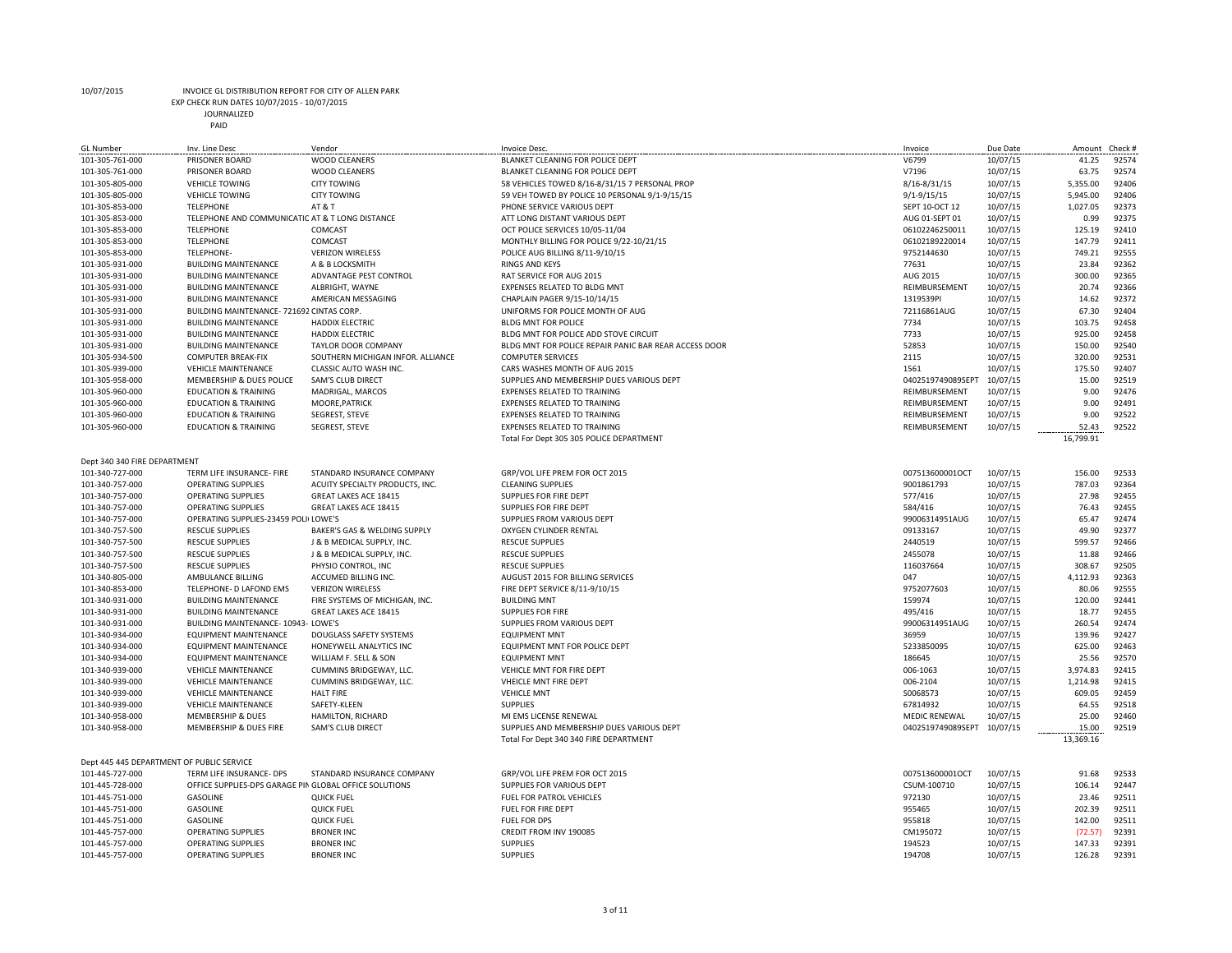EXP CHECK RUN DATES 10/07/2015 - 10/07/2015

JOURNALIZED

| <b>GL Number</b>         | Inv. Line Desc                                          | Vendor                                                       | Invoice Desc.                                       | Invoice           | Due Date | Amount    | Check # |
|--------------------------|---------------------------------------------------------|--------------------------------------------------------------|-----------------------------------------------------|-------------------|----------|-----------|---------|
| 101-445-757-000          | <b>OPERATING SUPPLIES</b>                               | D & L GARDEN CENTER, INC.                                    | PARK/DPS SUPPLIES                                   | 84061             | 10/07/15 | 39.98     | 92416   |
| 101-445-757-000          | <b>OPERATING SUPPLIES</b>                               | D & L GARDEN CENTER, INC.                                    | <b>SUPPLIES</b>                                     | 83561             | 10/07/15 | 69.97     | 92416   |
| 101-445-757-000          | <b>OPERATING SUPPLIES</b>                               | GRAINGER                                                     | <b>SUPPLIES FOR GARAGE</b>                          | 9818721392        | 10/07/15 | 65.46     | 92452   |
| 101-445-757-000          | <b>OPERATING SUPPLIES</b>                               | GREAT LAKES ACE 18415                                        | <b>AUPPLIES FOR GARAGE</b>                          | 462/416           | 10/07/15 | 105.00    | 92455   |
| 101-445-757-000          | OPERATING SUPPLIES-09973-GAR LOWE'S                     |                                                              | SUPPLIES FROM VARIOUS DEPT                          | 99006314951AUG    | 10/07/15 | 43.58     | 92474   |
| 101-445-757-000          | <b>OPERATING SUPPLIES</b>                               | MENSINGER, JOHN                                              | MECHANIC CERTIFICATION FOR RENEWAL                  | REIMBURSEMENT     | 10/07/15 | 20.00     | 92480   |
| 101-445-768-000          | UNIFORMS- 721692177                                     | CINTAS CORP.                                                 | UNIFORMS FOR DPS MONTH OF AUG                       | 72116811AUG       | 10/07/15 | 352.60    | 92404   |
| 101-445-768-000          | UNIFORMS- 721692179                                     | <b>CINTAS CORP.</b>                                          | UNIFORMS FOR GARAGE MONTH OF AUG                    | 72116831AUG       | 10/07/15 | 222.04    | 92404   |
| 101-445-768-000          | <b>UNIFORMS</b>                                         | DOHRING MATTHEW                                              | REIMBURSEMENT OF STEEL TOE SHOES                    | REIMBURSEMENT     | 10/07/15 | 132.00    | 92423   |
| 101-445-853-000          | <b>TELEPHONE</b>                                        | AT&T                                                         | PHONE SERVICE VARIOUS DEPT                          | SEPT 10-OCT 12    | 10/07/15 | 35.51     | 92373   |
| 101-445-853-000          | <b>TELEPHONE</b>                                        | AT & T LONG DISTANCE                                         | ATT LONG DISTANT VARIOUS DEPT                       | AUG 01-SEPT 01    | 10/07/15 | 0.31      | 92375   |
| 101-445-926-000          | STREET LIGHTING- CITY OF AP                             | <b>DTE ENERGY</b>                                            | <b>STREETLIGHTS</b>                                 | AUG 12- SEPT 10   | 10/07/15 | 829.83    | 92433   |
| 101-445-931-000          | <b>BUILDING MAINTENANCE</b>                             | H. DOMINE ENTERPRISES, INC.                                  | SIGNAGE                                             | 34263             | 10/07/15 | 216.00    | 92457   |
| 101-445-931-000          | <b>BUILDING MAINTENANCE</b>                             | SOUTHERN MICHIGAN INFOR. ALLIANCE                            | SERVICES FOR DPS AND POLICE                         | 2113              | 10/07/15 | 1,280.00  | 92531   |
| 101-445-934-000          | <b>EQUIPMENT MAINTENANCE</b>                            | CDW GOVERNMENT, INC.                                         | SEC CAMERA SYSTEM FOR DPS                           | WS95860           | 10/07/15 | 561.65    | 92401   |
| 101-445-939-000          | <b>VEHICLE MAINTENANCE</b>                              | <b>CANNON EQUIPMENT</b>                                      | PARTS                                               | 39577             | 10/07/15 | 142.77    | 92399   |
| 101-445-939-000          | <b>VEHICLE MAINTENANCE</b>                              | <b>GLENDALE AUTO VALUE</b>                                   | PURCHASE AND REFUND                                 | CM359-92077       | 10/07/15 | 0.00      | 92445   |
| 101-445-939-000          | <b>VEHICLE MAINTENANCE</b>                              | <b>GLENDALE AUTO VALUE</b>                                   | PARTS FOR 2001 FORD F150 PICKUP                     | 359-91853         | 10/07/15 | 24.89     | 92445   |
| 101-445-939-000          | <b>VEHICLE MAINTENANCE</b>                              | <b>GLENDALE AUTO VALUE</b>                                   | <b>SUPPLIES</b>                                     | 359-91328         | 10/07/15 | 63.25     | 92445   |
|                          |                                                         |                                                              |                                                     |                   |          |           | 92445   |
| 101-445-939-000          | <b>VEHICLE MAINTENANCE</b>                              | <b>GLENDALE AUTO VALUE</b>                                   | <b>PARTS</b>                                        | 359-91065         | 10/07/15 | 32.58     |         |
| 101-445-939-000          | <b>VEHICLE MAINTENANCE</b>                              | <b>GLENDALE AUTO VALUE</b>                                   | <b>FUEL FILTER</b>                                  | 359-91287         | 10/07/15 | 2.99      | 92445   |
| 101-445-939-000          | <b>VEHICLE MAINTENANCE</b>                              | <b>GLENDALE AUTO VALUE</b>                                   | PARTS SPARK PLUGS                                   | 359-91175         | 10/07/15 | 7.96      | 92445   |
| 101-445-939-000          | <b>VEHICLE MAINTENANCE</b>                              | <b>GRAINGER</b>                                              | <b>SUPPLIES</b>                                     | 9846445071        | 10/07/15 | 730.00    | 92452   |
| 101-445-939-000          | <b>VEHICLE MAINTENANCE</b>                              | SAFETY-KLEEN                                                 | <b>SUPPLIES</b>                                     | 67814932          | 10/07/15 | 64.55     | 92518   |
| 101-445-939-000          | <b>VEHICLE MAINTENANCE</b>                              | <b>VILLAGE FORD</b>                                          | PARTS FOR VEHICLES                                  | 144330            | 10/07/15 | 535.70    | 92556   |
| 101-445-939-000          | <b>VEHICLE MAINTENANCE</b>                              | WILLIAM F. SELL & SON                                        | <b>PARTS</b>                                        | 184126            | 10/07/15 | 761.78    | 92570   |
| 101-445-939-000          | <b>VEHICLE MAINTENANCE</b>                              | WILLIAM F. SELL & SON                                        | <b>PARTS</b>                                        | 184127            | 10/07/15 | 129.86    | 92570   |
| 101-445-939-000          | <b>VEHICLE MAINTENANCE</b>                              | WILLIAM F. SELL & SON                                        | <b>PARTS</b>                                        | 184130            | 10/07/15 | 25.77     | 92570   |
| 101-445-939-000          | <b>VEHICLE MAINTENANCE</b>                              | WILLIAM F. SELL & SON                                        | <b>PARTS</b>                                        | 184133            | 10/07/15 | 206.16    | 92570   |
| 101-445-958-000          | MEMBERSHIP & DUES- PUBLIC DEI SAM'S CLUB DIRECT         |                                                              | SUPPLIES AND MEMBERSHIP DUES VARIOUS DEPT           | 0402519749089SEPT | 10/07/15 | 30.00     | 92519   |
| 101-445-962-000          | MISCELLANEOUS                                           | COMPREHENSIVE TESTING SOL.                                   | DOT UDS D DESCHAMPS                                 | 2043              | 10/07/15 | 69.00     | 92414   |
| 101-445-962-000          | MISCELLANEOUS                                           | MIDWEST MEDICAL CENTER                                       | PRE-PLACEMENT EXAM AND DRUG SCREEN                  | 81120             | 10/07/15 | 220.00    | 92488   |
| 101-445-985-000          | <b>CAPITAL OUTLAY</b>                                   | H. DOMINE ENTERPRISES, INC.                                  | FUEL ISLAND FINAL PAYMENT                           | 34251             | 10/07/15 | 4,645.70  | 92457   |
|                          |                                                         |                                                              | Total For Dept 445 445 DEPARTMENT OF PUBLIC SERVICE |                   |          | 12,433.60 |         |
|                          |                                                         |                                                              |                                                     |                   |          |           |         |
| Dept 707 707 PARKS & REC |                                                         |                                                              |                                                     |                   |          |           |         |
| 101-707-727-000          |                                                         | TERM LIFE INSURANCE- PRK/REC STANDARD INSURANCE COMPANY      | GRP/VOL LIFE PREM FOR OCT 2015                      | 007513600001OCT   | 10/07/15 | 11.76     | 92533   |
| 101-707-728-000          | OFFICE SUPPLIES- PRK/REC PINV08 GLOBAL OFFICE SOLUTIONS |                                                              | SUPPLIES FOR VARIOUS DEPT                           | CSUM-100710       | 10/07/15 | 147.16    | 92447   |
| 101-707-757-000          | <b>OPERATING SUPPLIES</b>                               | MCLELLAN.LUKE                                                | TIMER FOR BACK TO SCHOOL CLASSIC TOURNAMENT         | REFUND            | 10/07/15 | 135.00    | 92479   |
| 101-707-757-000          | <b>OPERATING SUPPLIES</b>                               | SIAKANTARIS, CONSTANTINE                                     | SCHEDULING FEE FOR REF'S AND TIMERS                 | PARKS/REC         | 10/07/15 | 72.00     | 92525   |
| 101-707-757-000          | OPERATING SUPPLIES                                      | WIERZBA, REBECCA                                             | TIMER FOR BACK TO SCHOOL CLASSIC TOURNAMENT         | COMM CTR          | 10/07/15 | 135.00    | 92569   |
| 101-707-760-000          | SENIOR ACTIVITIES                                       | PETTY CASH - PARKS & REC.                                    | REPLENISH PETTY CASH FOR PRK/REC AND COMMUNITY CTR  | PETTY CASH        | 10/07/15 | 11.33     | 92503   |
| 101-707-783-000          | <b>PARK SUPPLIES</b>                                    | GREAT LAKES ACE 18415                                        | <b>SUPPLIES FOR PARK</b>                            | 564/416           | 10/07/15 | 30.95     | 92455   |
| 101-707-783-000          | PARK SUPPLIES-20477 PARKS                               | LOWE'S                                                       | SUPPLIES FROM VARIOUS DEPT                          | 99006314951AUG    | 10/07/15 | 41.70     | 92474   |
|                          |                                                         |                                                              |                                                     |                   |          |           |         |
| 101-707-783-000          | <b>PARK SUPPLIES</b>                                    | PETTY CASH - PARKS & REC.                                    | REPLENISH PETTY CASH FOR PRK/REC AND COMMUNITY CTR  | PETTY CASH        | 10/07/15 | 40.59     | 92503   |
| 101-707-783-000          | <b>PARK SUPPLIES</b>                                    | SAM'S CLUB DIRECT                                            | SUPPLIES AND MEMBERSHIP DUES VARIOUS DEPT           | 0402519749089SEPT | 10/07/15 | 125.41    | 92519   |
| 101-707-784-000          | <b>PARK SERVICES</b>                                    | <b>BOBS SANITATION SERV INC</b>                              | <b>CONSTRUCTION RESTROOM</b>                        | A-106300          | 10/07/15 | 110.32    | 92385   |
| 101-707-784-000          | <b>PARK SERVICES</b>                                    | <b>BOBS SANITATION SERV INC</b>                              | SERV FOR SERV AT COMM CTR                           | A-106607          | 10/07/15 | 95.00     | 92385   |
| 101-707-784-000          | <b>PARK SERVICES</b>                                    | <b>BOBS SANITATION SERV INC</b>                              | SERVICES FOR COMM CTR                               | A-1066608         | 10/07/15 | 19.00     | 92385   |
| 101-707-784-000          | <b>PARK SERVICES</b>                                    | FRANK TARNOWSKI PLUMBING LLC                                 | REPAIRS TO FAUCETS/TOILETS VAR LOCATIONS            | 1381-15           | 10/07/15 | 150.00    | 92443   |
| 101-707-784-000          | <b>PARK SERVICES</b>                                    | PETTY CASH - PARKS & REC.                                    | REPLENISH PETTY CASH FOR PRK/REC AND COMMUNITY CTR  | PETTY CASH        | 10/07/15 | 19.47     | 92503   |
| 101-707-801-001          | <b>LAWN SERVICES</b>                                    | <b>LOUIS ORLEANS</b>                                         | LAWN CUTTING OF PARKS                               | 15-9012           | 10/07/15 | 7,930.00  | 92473   |
| 101-707-801-001          | <b>LAWN SERVICES</b>                                    | LOUIS ORLEANS                                                | VARIOUS GRASS CUTTING OF PARKS 7/29-8/11/15         | 15-8017           | 10/07/15 | 5,947.50  | 92473   |
| 101-707-801-001          | <b>LAWN SERVICES- PRETTY PARK</b>                       | <b>LOUIS ORLEANS</b>                                         | SHORT PAY FROM CK                                   | 15-7024           | 10/07/15 | 414.00    | 92473   |
| 101-707-853-000          | <b>TELEPHONE</b>                                        | AT & T                                                       | PHONE SERVICE VARIOUS DEPT                          | SEPT 10-OCT 12    | 10/07/15 | 52.63     | 92373   |
| 101-707-920-000          | UTILITIES- WADING POOL                                  | <b>DTE ENERGY</b>                                            | SERVICES VARIOUS DEPT / PARKS                       | AUG 02-SEPT 11    | 10/07/15 | 1,687.07  | 92431   |
| 101-707-931-000          | <b>BUILDING MAINTENANCE</b>                             | <b>WESTBORN ELECTRIC</b>                                     | ELEC AND LIGHTING SERV FOR COMM CTR                 | 4426AZ            | 10/07/15 | 325.00    | 92568   |
| 101-707-935-000          |                                                         | COMPUTER SOFTWARE MAINTEN/ SOUTHERN MICHIGAN INFOR. ALLIANCE | SERVICES FOR PARKS AND REC PC INSTALL               | 2112              | 10/07/15 | 1,280.00  | 92531   |
| 101-707-939-000          | <b>VEHICLE MAINTENANCE</b>                              | <b>GLENDALE AUTO VALUE</b>                                   | PARTS FILTERS                                       | 359-91770         | 10/07/15 | 292.12    | 92445   |
| 101-707-939-000          | <b>VEHICLE MAINTENANCE</b>                              | <b>GLENDALE AUTO VALUE</b>                                   | <b>PARTS</b>                                        | 359-91638         | 10/07/15 | 14.79     | 92445   |
| 101-707-939-000          | <b>VEHICLE MAINTENANCE</b>                              | <b>GLENDALE AUTO VALUE</b>                                   | RET FROM INV 91638                                  | CM359-91799       | 10/07/15 | (14.79)   | 92445   |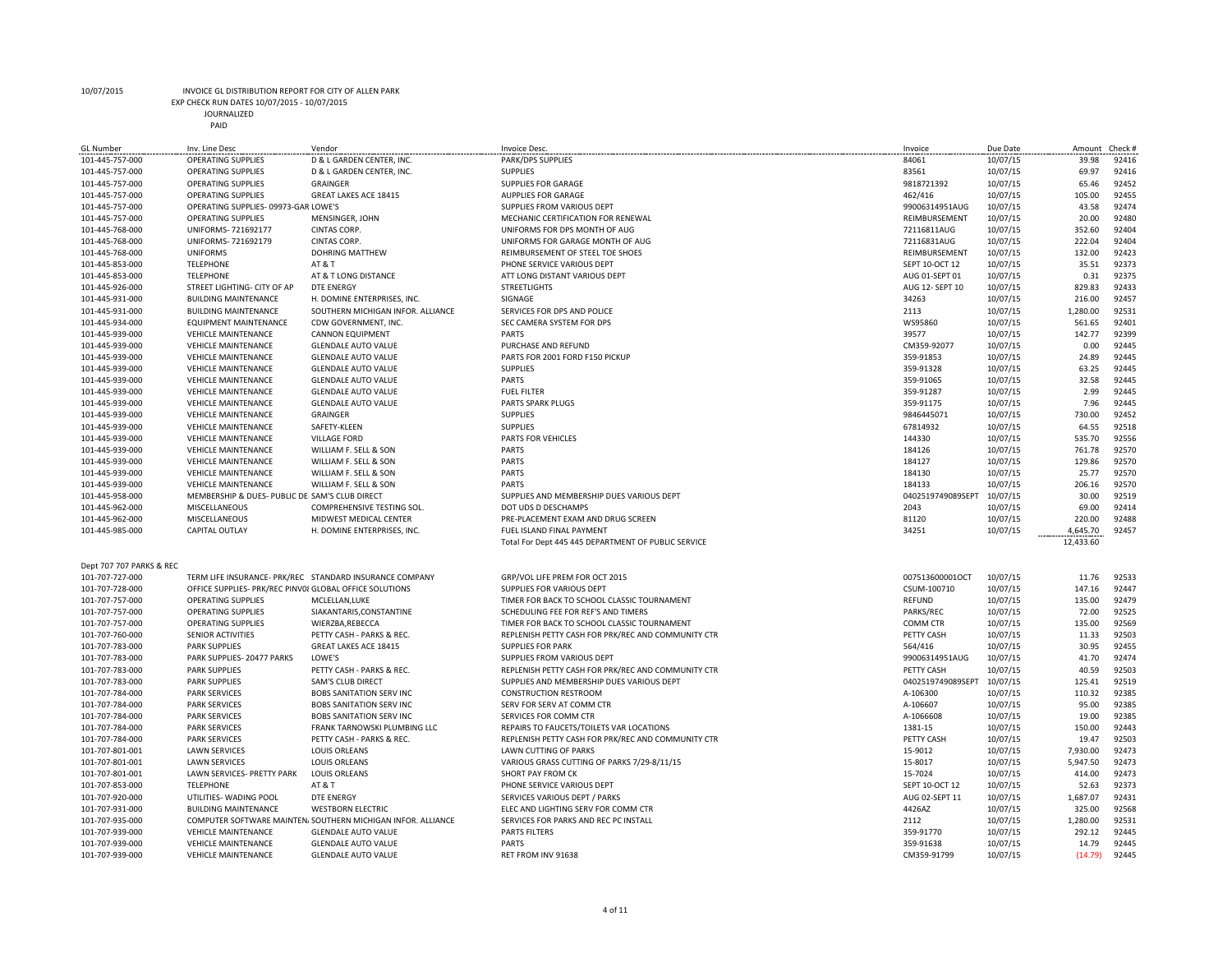EXP CHECK RUN DATES 10/07/2015 - 10/07/2015

JOURNALIZED

| <b>GL Number</b><br>101-707-939-000 | Inv. Line Desc<br><b>VEHICLE MAINTENANCE</b>  | Vendor<br>PETTY CASH - PARKS & REC.                            | <b>Invoice Desc</b><br>REPLENISH PETTY CASH FOR PRK/REC AND COMMUNITY CTR | Invoice<br>PETTY CASH   | Due Date<br>10/07/15 | Amount<br>4.76 | Check #<br>92503 |
|-------------------------------------|-----------------------------------------------|----------------------------------------------------------------|---------------------------------------------------------------------------|-------------------------|----------------------|----------------|------------------|
| 101-707-939-000                     | <b>VEHICLE MAINTENANCE</b>                    | SAFETY-KLEEN                                                   | <b>SUPPLIES</b>                                                           | 67814932                | 10/07/15             | 64.55          | 92518            |
| 101-707-958-000                     | MEMBERSHIP & DUES PARKS REC SAM'S CLUB DIRECT |                                                                | SUPPLIES AND MEMBERSHIP DUES VARIOUS DEPT                                 | 0402519749089SEPT       | 10/07/15             | 15.00          | 92519            |
| 101-707-985-000                     | <b>CAPITAL OUTLAY</b>                         | <b>GORNO FORD</b>                                              | SHORTED 15.00 FOR TITLE INV                                               | T.5154                  | 10/07/15             | 15.00          | 92451            |
|                                     |                                               |                                                                | Total For Dept 707 707 PARKS & REC                                        |                         |                      | 19,172.32      |                  |
|                                     |                                               |                                                                |                                                                           |                         |                      |                |                  |
| Dept 751 751 COMMUNITY CENTER       |                                               |                                                                |                                                                           |                         |                      |                |                  |
| 101-751-728-000                     | OFFICE SUPPLIES                               | PETTY CASH - PARKS & REC.                                      | REPLENISH PETTY CASH FOR PRK/REC AND COMMUNITY CTR                        | PETTY CASH              | 10/07/15             | 57.26          | 92503            |
| 101-751-757-000                     | <b>OPERATING SUPPLIES</b>                     | <b>GORDON FOOD SERV</b>                                        | <b>SUPPLIES</b>                                                           | 917040210               | 10/07/15             | 13.77          | 92450            |
| 101-751-757-000                     | <b>OPERATING SUPPLIES</b>                     | <b>GORDON FOOD SERV</b>                                        | <b>SUPPLIES</b>                                                           | 165519863               | 10/07/15             | 277.44         | 92450            |
| 101-751-757-000                     | <b>OPERATING SUPPLIES</b>                     | <b>GORDON FOOD SERV.</b>                                       | SUPPLIES FOR COMM CTR                                                     | 917039316               | 10/07/15             | 49.93          | 92450            |
| 101-751-757-000                     | <b>OPERATING SUPPLIES</b>                     | <b>GORDON FOOD SERV.</b>                                       | SUPPLIES PARK AND REC DEPT                                                | 917039952               | 10/07/15             | 111.65         | 92450            |
| 101-751-757-000                     | <b>OPERATING SUPPLIES</b>                     | <b>GORDON FOOD SERV.</b>                                       | <b>SUPPLIES</b>                                                           | 846118502               | 10/07/15             | 39.44          | 92450            |
| 101-751-757-000                     | <b>OPERATING SUPPLIES</b>                     | <b>GREAT LAKES ACE 18415</b>                                   | SUPPLIES FOR COMM CTR                                                     | 551/416                 | 10/07/15             | 6.99           | 92455            |
| 101-751-757-000                     | <b>OPERATING SUPPLIES</b>                     | MCFARLAND, GAIL                                                | REIMBURSEMENT FOR BAFFO'S FOR CONCESSION                                  | REIMBURSEMENT           | 10/07/15             | 30.00          | 92478            |
| 101-751-757-000                     | <b>OPERATING SUPPLIES</b>                     | PEPSI COLA                                                     | SUPPLIES FOR COMMUNITY CENTER                                             | 25278912                | 10/07/15             | 761.02         | 92500            |
| 101-751-757-000                     | <b>OPERATING SUPPLIES</b>                     | PEPSI COLA                                                     | SUPPLIES FOR COMM CTR                                                     | 26542605                | 10/07/15             | 686.15         | 92500            |
| 101-751-757-000                     | <b>OPERATING SUPPLIES</b>                     | <b>PROPANE SERVICES</b>                                        | <b>MOTOR FUEL</b>                                                         | U00910390               | 10/07/15             | 241.84         | 92510            |
| 101-751-757-000                     | <b>OPERATING SUPPLIES</b>                     | SAM'S CLUB DIRECT                                              | SUPPLIES AND MEMBERSHIP DUES VARIOUS DEPT                                 | 0402519749089SEPT       | 10/07/15             | 409.98         | 92519            |
| 101-751-757-000                     | <b>OPERATING SUPPLIES</b>                     | <b>SYSCO DETROIT LLC</b>                                       | <b>SUPPLIES</b>                                                           | 509250669               | 10/07/15             | 579.72         | 92538            |
| 101-751-768-000                     | <b>UNIFORMS</b>                               | DOWNRIVER SAFE & LOCK                                          | SERVICE CALL CHANGED CYLINDERS DUP KEYS                                   | 71167                   | 10/07/15             | 78.00          | 92428            |
| 101-751-768-000                     | <b>UNIFORMS</b>                               | <b>GRAPHICWEAR</b>                                             | 12 SAFETY GREEN STAFF JACKETS                                             | <b>CC STAFF JACKETS</b> | 10/07/15             | 243.00         | 92454            |
| 101-751-768-000                     | <b>UNIFORMS</b>                               | <b>GRAPHICWEAR</b>                                             | 18 STAFF SHIRTS FOR COMMUNITY CENTER                                      | <b>STAFF SHIRTS</b>     | 10/07/15             | 306.00         | 92454            |
| 101-751-920-000                     | <b>UTILITIES</b>                              | ALLEN PARK, CITY OF.                                           | COMM CTR WATER BILL 7/1-8/1/15                                            | 401WH15800              | 10/07/15             | 237.99         | 92370            |
| 101-751-920-000                     | UTILITIES-COMM CTR                            | <b>DTE ENERGY</b>                                              | <b>STREETLIGHTS</b>                                                       | AUG 12- SEPT 10         | 10/07/15             | 11,868.79      | 92433            |
| 101-751-920-000                     | <b>UTILITIES</b>                              | <b>HAWKINS, PAT</b>                                            | REIMBURSEMENT FOR DOOR REPAIRS/DIRECT TV                                  | REIMBURSEMENT           | 10/07/15             | 43.00          | 92462            |
| 101-751-931-000                     | <b>BUILDING MAINTENANCE</b>                   | FRANK TARNOWSKI PLUMBING LLC                                   | REPAIRS TO FAUCETS/TOILETS VAR LOCATIONS                                  | 1381-15                 | 10/07/15             | 200.00         | 92443            |
| 101-751-931-000                     | <b>BUILDING MAINTENANCE</b>                   | GREAT LAKES ACE 18415                                          | <b>SUPPLIES</b>                                                           | 591/416                 | 10/07/15             | 14.51          | 92455            |
| 101-751-931-000                     | BUILDING MAINTENANCE INV 335 HAWKINS, PAT     |                                                                | REIMBURSEMENT FOR DOOR REPAIRS/DIRECT TV                                  | REIMBURSEMENT           | 10/07/15             | 247.50         | 92462            |
| 101-751-931-000                     | BUILDING MAINTENANCE- 49811 HAWKINS, PAT      |                                                                | REIMBURSEMENT FOR FREEZER MNT INVOICES                                    | REIMBURSEMENT           | 10/07/15             | 456.46         | 92462            |
| 101-751-931-000                     | BUILDING MAINTENANCE-911622 LOWE'S            |                                                                | SUPPLIES FROM VARIOUS DEPT                                                | 99006314951AUG          | 10/07/15             | 916.28         | 92474            |
| 101-751-931-000                     | <b>BUILDING MAINTENANCE</b>                   | NETWORK SERVICES COMP                                          | <b>SUPPLIES</b>                                                           | 6342109-00              | 10/07/15             | 211.91         | 92495            |
| 101-751-931-000                     | <b>BUILDING MAINTENANCE</b>                   | PETTY CASH - PARKS & REC.                                      | REPLENISH PETTY CASH FOR PRK/REC AND COMMUNITY CTR                        | PETTY CASH              | 10/07/15             | 67.07          | 92503            |
| 101-751-931-000                     | <b>BUILDING MAINTENANCE</b>                   | <b>WESTBORN ELECTRIC</b>                                       | ELEC AND LIGHTING SERV FOR COMM CTR                                       | 4426AZ                  | 10/07/15             | 325.00         | 92568            |
| 101-751-934-000                     | <b>EQUIPMENT MAINTENANCE</b>                  | DSM SAW & KNIFE LLC                                            | ICE BLADE SHARPEN                                                         | 2121                    | 10/07/15             | 24.00          | 92430            |
| 101-751-934-000                     | <b>EQUIPMENT MAINTENANCE</b>                  | DSM SAW & KNIFE LLC                                            | 77" HSS RESURGACING BLADE                                                 | 2092                    | 10/07/15             | 200.00         | 92430            |
| 101-751-934-000                     | <b>EQUIPMENT MAINTENANCE</b>                  | DSM SAW & KNIFE LLC                                            | EDGER BIT SQUARE BLAD SHARPEN                                             | 2146                    | 10/07/15             | 73.00          | 92430            |
| 101-751-934-000                     | <b>EQUIPMENT MAINTENANCE</b>                  | DSM SAW & KNIFE LLC                                            | <b>BLADE SHARPEN</b>                                                      | 2174                    | 10/07/15             | 23.00          | 92430            |
| 101-751-934-000                     | <b>EQUIPMENT MAINTENANCE</b>                  | GREAT LAKES ACE 18415                                          | SUPPLIES FOR COMM CTR                                                     | 586/416                 | 10/07/15             | 16.96          | 92455            |
| 101-751-934-000                     | <b>EQUIPMENT MAINTENANCE</b>                  | SERV-ICE REFRIGERATION, INC.                                   | SERV CALL REPAIR COMP ROOM EXHAUST FAN                                    | AP073115                | 10/07/15             | 375.00         | 92523            |
| 101-751-934-000                     | <b>EQUIPMENT MAINTENANCE</b>                  | SERV-ICE REFRIGERATION, INC.                                   | SERV CALL CHECK OUT DEHUMIDIFIERS                                         | AP080315                | 10/07/15             | 375.00         | 92523            |
| 101-751-934-000                     | <b>EQUIPMENT MAINTENANCE</b>                  | SERV-ICE REFRIGERATION, INC.                                   | SERVICE CALL ICE PANT START UP                                            | AP080115                | 10/07/15             | 575.00         | 92523            |
| 101-751-934-000                     | <b>EQUIPMENT MAINTENANCE</b>                  | SERV-ICE REFRIGERATION, INC.                                   | SERVICE CHECK OUOT THE HENCH                                              | AP080115-1              | 10/07/15             | 611.08         | 92523            |
| 101-751-934-000                     | <b>EQUIPMENT MAINTENANCE</b>                  | SERV-ICE REFRIGERATION, INC.                                   | SERVICE CALL EAST DEHUMIDFIER REPAIRS                                     | AP082615                | 10/07/15             | 2,700.00       | 92523            |
|                                     |                                               |                                                                | Total For Dept 751 751 COMMUNITY CENTER                                   |                         |                      | 23,453.74      |                  |
|                                     |                                               |                                                                |                                                                           |                         |                      |                |                  |
| Dept 864 864 RETIREE HEALTHCARE     |                                               |                                                                |                                                                           |                         |                      |                |                  |
| 101-864-716-000                     | MEDICAL                                       | FAMILY DENTISTRY PC                                            | DENTAL PMT FOR DANIEL GRZELA ACCT #4851                                   | 70452                   | 10/07/15             | 692.30         | 92439            |
| 101-864-727-000                     |                                               | TERM LIFE INSURANCE-RETIREES STANDARD INSURANCE COMPANY        | GRP/VOL LIFE PREM FOR OCT 2015                                            | 007513600001OCT         | 10/07/15             | 2,874.70       | 92533            |
|                                     |                                               |                                                                | Total For Dept 864 864 RETIREE HEALTHCARE                                 |                         |                      | 3,567.00       |                  |
|                                     |                                               |                                                                |                                                                           |                         |                      |                |                  |
|                                     |                                               |                                                                | Total For Fund 101 GENERAL FUND                                           |                         |                      | 407,789.51     |                  |
| Fund 202 MAJOR STREET FUND          |                                               |                                                                |                                                                           |                         |                      |                |                  |
| Dept 475 475 TRAFFIC SERVICES       |                                               |                                                                |                                                                           |                         |                      |                |                  |
| 202-475-703-050                     |                                               | INTERFUND LABOR/EQUIP - TRAFF MICHIGAN DEPT. OF TRANSPORTATION | SIGNAL ENERGY 4/1-6/30/15                                                 | SE380161                | 10/07/15             | 113.64         | 92485            |
| 202-475-940-000                     | TRAFFIC SIGNS & SIGNALS                       | WAYNE COUNTY - ACCTS. REC.                                     | TRAFFICE SIGNAL ENERGY 7/15                                               | 1007730                 | 10/07/15             | 117.40         | 92563            |
| 202-475-940-000                     | TRAFFIC SIGNS & SIGNALS                       | WAYNE COUNTY - ACCTS. REC.                                     | TRAFFIC SIGNAL ENERGY 8/15                                                | 1007772                 | 10/07/15             | 117.40         | 92566            |
|                                     |                                               |                                                                | Total For Dept 475 475 TRAFFIC SERVICES                                   |                         |                      | 348.44         |                  |

Dept 479 PRESERVATION - STREETS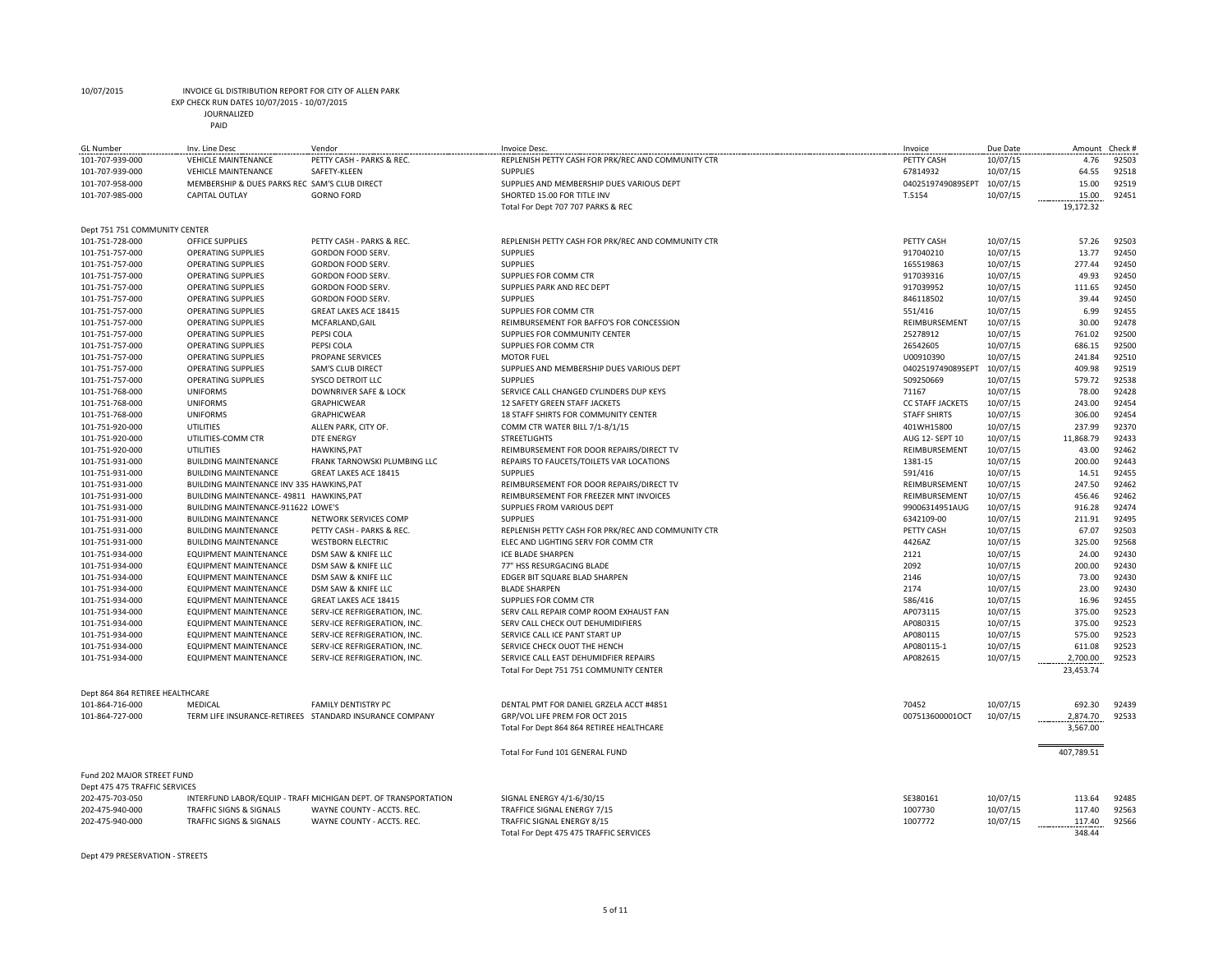EXP CHECK RUN DATES 10/07/2015 - 10/07/2015

| <b>GL Number</b>                   | Inv. Line Desc                                     | Vendor                                                          | <b>Invoice Desc</b>                                                                       | Invoice        | Due Date             | Amount Check #       |                |
|------------------------------------|----------------------------------------------------|-----------------------------------------------------------------|-------------------------------------------------------------------------------------------|----------------|----------------------|----------------------|----------------|
| 202-479-757-000                    | <b>OPERATING SUPPLIES</b>                          | CADILLAC ASPHALT LLC                                            | <b>COLD MIX</b>                                                                           | 279392         | 10/07/15             | 330.50               | 92398          |
| 202-479-757-000                    | OPERATING SUPPLIES                                 | CADILLAC ASPHALT LLC                                            | <b>COLD MIX SUPPLIES</b>                                                                  | 277964         | 10/07/15             | 601.50               | 92398          |
| 202-479-757-000                    | <b>OPERATING SUPPLIES</b>                          | CADILLAC ASPHALT LLC                                            | <b>COLD MIX</b>                                                                           | 280377         | 10/07/15             | 938.50               | 92398          |
| 202-479-801-205                    | PROF'L SERVICES -                                  | <b>BUCCILLI GROUP, LLC</b>                                      | INSPECT SERVICES A HASS 8/3-8/8/15                                                        | 1283           | 10/07/15             | 1,836.00             | 92394          |
| 202-479-801-205                    | PROF'L SERVICES -                                  | DOMINIC GAGLIO CONSTRUCTION, INC.                               | DUMP FEE AND SAWCUTTING                                                                   | 11324          | 10/07/15             | 15,784.50            | 92424          |
| 202-479-801-205                    | PROF'L SERVICES -                                  | DOMINIC GAGLIO CONSTRUCTION, INC.                               | REM/REP CONC HANDICAP RAMP MAJ RD PMT 17                                                  | 1311           | 10/07/15             | 2,066.50             | 92424          |
| 202-479-801-205                    | PROF'L SERVICES -<br>PROF'L SERVICES -             | DOMINIC GAGLIO CONSTRUCTION, INC                                | CONCRETE WORK 2015 MAJOR RDS PMT #14                                                      | 11298<br>11301 | 10/07/15             | 91,835.50            | 92424<br>92424 |
| 202-479-801-205                    |                                                    | DOMINIC GAGLIO CONSTRUCTION, INC<br>WAYNE COUNTY - ACCTS, REC.  | CONCRETE WORK 2015 MAJOR RD PMT #15                                                       | 280783         | 10/07/15             | 2,066.50             | 92562          |
| 202-479-801-205<br>202-479-801-205 | PROF'L SERVICES -<br>PROF'L SERVICES -             | WAYNE COUNTY - ACCTS. REC.                                      | TRAFICE SIGNAL MNT 07/15/15<br>TRAFFIC SIGNAL MNT 8/15                                    | 280988         | 10/07/15<br>10/07/15 | 1,811.92<br>1,123.81 | 92564          |
| 202-479-820-000                    | ENGINEERING - WADE TRIM                            | <b>BUCCILLI GROUP, LLC</b>                                      | INSPEC SERV R TOLLIVER 8/17-8/22/15                                                       | 1309           | 10/07/15             | 2,700.00             | 92394          |
| 202-479-820-000                    | ENGINEERING - WADE TRIM                            | <b>BUCCILLI GROUP, LLC</b>                                      | PLANS-10YR PLAN ROADSOFT DATE 8/7-8/8/15                                                  | 1284           | 10/07/15             | 810.00               | 92394          |
|                                    |                                                    |                                                                 | Total For Dept 479 PRESERVATION - STREETS                                                 |                |                      | 121,905.23           |                |
| Dept 505 CONSTRUCTION - STREETS    |                                                    |                                                                 |                                                                                           |                |                      |                      |                |
| 202-505-985-200                    | CAPITAL OUTLAY - STATE GRANTS HADDIX ELECTRIC      |                                                                 | PARK AVE EXCAVATION EMER REPAIR                                                           | 7727           | 10/07/15             | 7,000.00             | 92458          |
| 202-505-985-200                    |                                                    | CAPITAL OUTLAY - STATE GRANTS WADE-TRIM/ASSOCIATES, INC.        | PROF SERV 5/31-6/27 PARK STREET MILL/RESURFACE DESIGN                                     | 2003717        | 10/07/15             | 1,145.00             | 92558          |
| 202-505-985-200                    | CAPITAL OUTLAY - STATE GRANTS Al's Asphalt         |                                                                 | ENGINEERS CERT PAYMENT #1- PARK AVE RESURFACING                                           | ALN 2026-02T   | 10/07/15             | 292,183.08           | 92578          |
|                                    |                                                    |                                                                 | Total For Dept 505 CONSTRUCTION - STREETS                                                 |                |                      | 300,328.08           |                |
|                                    |                                                    |                                                                 | Total For Fund 202 MAJOR STREET FUND                                                      |                |                      | 422,581.75           |                |
| Fund 203 LOCAL STREET FUND         |                                                    |                                                                 |                                                                                           |                |                      |                      |                |
| Dept 479 PRESERVATION - STREETS    |                                                    |                                                                 |                                                                                           |                |                      |                      |                |
| 203-479-757-000                    | <b>OPERATING SUPPLIES</b>                          | CADILLAC ASPHALT LLC                                            | <b>COLD MIX</b>                                                                           | 279392         | 10/07/15             | 330.50               | 92398          |
| 203-479-757-000                    | <b>OPERATING SUPPLIES</b>                          | CADILLAC ASPHALT LLC                                            | <b>COLD MIX SUPPLIES</b>                                                                  | 277964         | 10/07/15             | 601.50               | 92398          |
| 203-479-757-000                    | <b>OPERATING SUPPLIES</b>                          | CADILLAC ASPHALT LLC                                            | <b>COLD MIX</b>                                                                           | 280377         | 10/07/15             | 938.50               | 92398          |
| 203-479-801-205                    | PROF'L SERVICES - PRESERVATION BUCCILLI GROUP, LLC |                                                                 | INSPECTION SERV A HASS 9/3-9/5/15                                                         | 1343           | 10/07/15             | 1,566.00             | 92394          |
| 203-479-801-205                    | PROF'L SERVICES - PRESERVATION BUCCILLI GROUP, LLC |                                                                 | INSPECTION SERV A HASS 9/8-9/12/15                                                        | 1366           | 10/07/15             | 2,592.00             | 92394          |
| 203-479-801-205                    | PROF'L SERVICES - PRESERVATION BUCCILLI GROUP, LLC |                                                                 | INSPEC SERV A HASS 9/14-9/15/15                                                           | 1387           | 10/07/15             | 1,296.00             | 92394          |
| 203-479-801-205                    |                                                    | PROF'L SERVICES - PRESERVATION DOMINIC GAGLIO CONSTRUCTION, INC | REMOVE/REPLACE CONCRETE LOCAL RDS PMT 19                                                  | 11322          | 10/07/15             | 32,356.60            | 92424          |
| 203-479-801-205                    |                                                    | PROF'L SERVICES - PRESERVATION DOMINIC GAGLIO CONSTRUCTION, INC | REM/REP CONC PAVEMENT LOCAL RDS PMT 16                                                    | 11312          | 10/07/15             | 28,180.90            | 92424          |
| 203-479-801-205                    |                                                    | PROF'L SERVICES - PRESERVATION DOMINIC GAGLIO CONSTRUCTION, INC | REM/REP SIDEWALK ADJ STURCTURE LOCAL RD PMT 18                                            | 11317          | 10/07/15             | 29,627.60            | 92424          |
| 203-479-801-220                    | PROF'L SERVICES -TREES                             | ADVANTAGE PEST CONTROL                                          | REMOVE BEE HIVES FROM VARIOUS LOCATIONS<br>Total For Dept 479 PRESERVATION - STREETS      | 9/10/15        | 10/07/15             | 300.00<br>97,789.60  | 92365          |
|                                    |                                                    |                                                                 |                                                                                           |                |                      |                      |                |
| Dept 483 ADMINISTRATION - STREETS  |                                                    |                                                                 |                                                                                           |                |                      |                      |                |
| 203-483-820-000                    | ENGINEERING                                        | <b>BUCCILLI GROUP, LLC</b>                                      | CONSULTING AP ENGINEERING MIS 8/10-8/14/15<br>Total For Dept 483 ADMINISTRATION - STREETS | 1296           | 10/07/15             | 2,322.00<br>2,322.00 | 92394          |
|                                    |                                                    |                                                                 | Total For Fund 203 LOCAL STREET FUND                                                      |                |                      | 100,111.60           |                |
|                                    |                                                    |                                                                 |                                                                                           |                |                      |                      |                |
| Fund 226 RUBBISH FUND              |                                                    |                                                                 |                                                                                           |                |                      |                      |                |
| Dept 450 450 RUBBISH               |                                                    |                                                                 |                                                                                           |                |                      |                      |                |
| 226-450-817-000                    | <b>WASTE DISPOSAL</b>                              | <b>REPUBLIC SERVICES</b>                                        | BASIC SERV 8/1-8/31/15                                                                    | 0241-002838389 | 10/07/15             | 116,835.00           | 92513          |
| 226-450-819-000                    | <b>WASTE DISPOSAL</b>                              | RIVERVIEW, CITY OF                                              | <b>EVENT DEMOLITION YARD</b>                                                              | 373            | 10/07/15             | 321.00               | 92515          |
| 226-450-819-000                    | <b>WASTE DISPOSAL</b>                              | RIVERVIEW, CITY OF                                              | LIMBS LOGS BRUSH CLEANUP                                                                  | 376            | 10/07/15             | 86.07                | 92515          |
| 226-450-819-000                    | <b>WASTE DISPOSAL</b>                              | RIVERVIEW, CITY OF                                              | SPECIAL YARD WASTE<br>MUNICIPAL COMPACTED                                                 | 375<br>374     | 10/07/15             | 268.50               | 92515<br>92515 |
| 226-450-819-000                    | <b>WASTE DISPOSAL</b>                              | RIVERVIEW, CITY OF<br>SILVER LINING TIRE                        | <b>TIRE DISPOSAL</b>                                                                      | 26074615       | 10/07/15<br>10/07/15 | 19,312.31            | 92527          |
| 226-450-819-000                    | <b>WASTE DISPOSAL</b>                              |                                                                 |                                                                                           |                |                      | 150.00<br>136,972.88 |                |
|                                    |                                                    |                                                                 | Total For Dept 450 450 RUBBISH                                                            |                |                      |                      |                |
|                                    |                                                    |                                                                 | Total For Fund 226 RUBBISH FUND                                                           |                |                      | 136,972.88           |                |
|                                    | Fund 243 BROWNFIELD REDEVELOPMENT AUTHORITY        |                                                                 |                                                                                           |                |                      |                      |                |
| Dept 000                           |                                                    |                                                                 |                                                                                           |                |                      |                      |                |
| 243-000-997-000                    | PAYING AGENT FEES                                  | THE BANK OF NEW YORK MELLON, N.A.                               | ALLEN PARK BROWNFIELD REDB AUTH BDS 9/12-9/11/16<br>Total For Dept 000                    | 252-1892280    | 10/07/15             | 750.00<br>750.00     | 92577          |
|                                    |                                                    |                                                                 |                                                                                           |                |                      |                      |                |
|                                    |                                                    |                                                                 | Total For Fund 243 BROWNFIFLD REDEVELOPMENT AUTHORITY                                     |                |                      | 750.00               |                |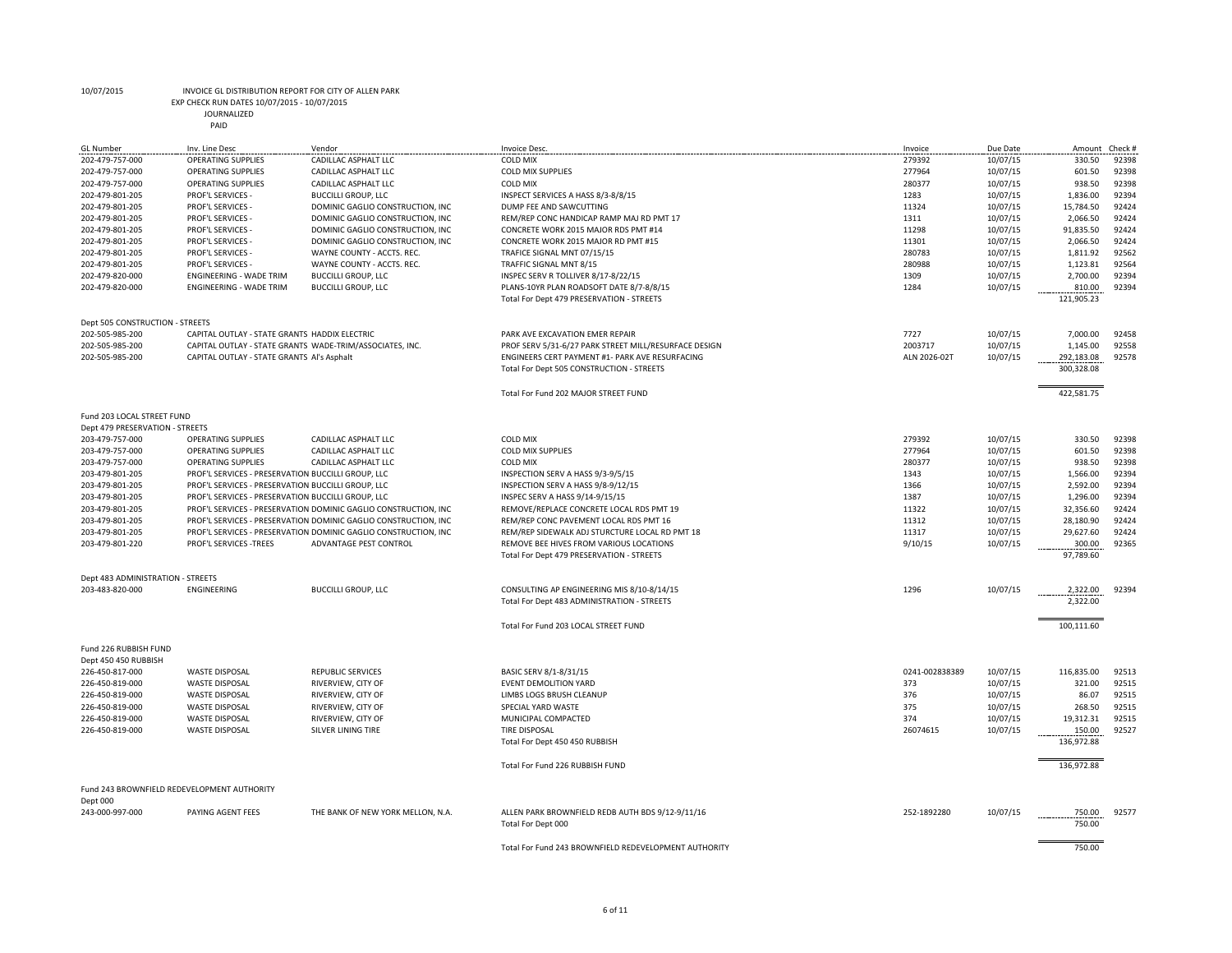EXP CHECK RUN DATES 10/07/2015 - 10/07/2015

JOURNALIZED

|  | PAID |  |
|--|------|--|
|  |      |  |

| Fund 249 BUILDING FUND<br>Dept 371 371 BUILDING DEPARTMENT<br>1346<br>10/07/15<br>1,620.00<br>249-371-701-000<br>PERSONAL SERVICES<br><b>BUCCILLI GROUP, LLC</b><br>INSPECTION SERV K BUCCILLI 8/24-8/26/15<br>1347<br>10/07/15<br>249-371-701-000<br>PERSONAL SERVICES- FAIRLANE GI BUCCILLI GROUP, LLC<br>INSPECTION SERV K BUCCILLI 9/3/15<br>540.00<br>249-371-717-000<br>STANDARD INSURANCE COMPANY<br>GRP/VOL LIFE PREM FOR OCT 2015<br>007513600001OCT<br>10/07/15<br>28.08<br>LIFE INSURANCE- BLDG<br>10/07/15<br>58.84<br>249-371-728-000<br>OFFICE SUPPLIES- BLDG PINV0898 GLOBAL OFFICE SOLUTIONS<br>SUPPLIES FOR VARIOUS DEPT<br>CSUM-100710<br>249-371-728-000<br>OFFICE SUPPLIES- 901728 BLDG<br>LOWE'S<br>SUPPLIES FROM VARIOUS DEPT<br>99006314951AUG<br>10/07/15<br>185.16<br>249-371-821-500<br><b>BUILDING INSPECTOR</b><br><b>BUCCILLI GROUP, LLC</b><br>BLDG INSPECTIONS 9/14-9/18/15- J ROSIN<br>1393<br>10/07/15<br>1,160.00<br>249-371-946-000<br><b>EQUIPMENT LEASE BLDG DEPT</b><br><b>TOSHIBA FINANCIAL SERVICES</b><br>SERVICES ON COPIERS 7/15-8/15/15<br>283353605<br>10/07/15<br>161.97<br><b>LISC RENEWAL</b><br>10/07/15<br>225.00<br>249-371-958-000<br><b>MEMBERSHIP &amp; DUES</b><br>BOOMER, DAVID<br>REIMBURSEMENT LISC RENEWAL FOR 3 YEARS<br>249-371-959-000<br>PLANNING & ZONING<br><b>BUCCILLI GROUP, LLC</b><br>INSPECTIONS SERV 9/8-9/11/15<br>1365<br>10/07/15<br>2,160.00<br>249-371-959-000<br><b>BUCCILLI GROUP, LLC</b><br>INSPECTION SERV R TOLLIVER 8/31-9/2/15<br>1345<br>10/07/15<br>1,620.00<br>PLANNING & ZONING<br>1391<br>10/07/15<br>3,186.00<br>249-371-959-000<br>PLANNING & ZONING<br><b>BUCCILLI GROUP, LLC</b><br>INSPECTION SERV R TOLLIVER 9/14-9/18/15<br>10/07/15<br>249-371-962-000<br>MISCELLANEOUS<br><b>HADDIX ELECTRIC</b><br>INSTALL EMER LIGHTING IN AUD PER CHIEF<br>7587<br>576.00<br>249-371-985-000<br>CAPITAL OUTLAY<br><b>BS&amp;A SOFTWARE</b><br>SERVICES FOR BLDG DEPT<br>103469<br>10/07/15<br>4,500.00<br>16,021.05<br>Total For Dept 371 371 BUILDING DEPARTMENT | 92394<br>92394<br>92533<br>92447<br>92474<br>92394<br>92548<br>92386<br>92394<br>92394<br>92394<br>92458 |
|--------------------------------------------------------------------------------------------------------------------------------------------------------------------------------------------------------------------------------------------------------------------------------------------------------------------------------------------------------------------------------------------------------------------------------------------------------------------------------------------------------------------------------------------------------------------------------------------------------------------------------------------------------------------------------------------------------------------------------------------------------------------------------------------------------------------------------------------------------------------------------------------------------------------------------------------------------------------------------------------------------------------------------------------------------------------------------------------------------------------------------------------------------------------------------------------------------------------------------------------------------------------------------------------------------------------------------------------------------------------------------------------------------------------------------------------------------------------------------------------------------------------------------------------------------------------------------------------------------------------------------------------------------------------------------------------------------------------------------------------------------------------------------------------------------------------------------------------------------------------------------------------------------------------------------------------------------------------------------------------------------------------------------------------------------|----------------------------------------------------------------------------------------------------------|
|                                                                                                                                                                                                                                                                                                                                                                                                                                                                                                                                                                                                                                                                                                                                                                                                                                                                                                                                                                                                                                                                                                                                                                                                                                                                                                                                                                                                                                                                                                                                                                                                                                                                                                                                                                                                                                                                                                                                                                                                                                                        |                                                                                                          |
|                                                                                                                                                                                                                                                                                                                                                                                                                                                                                                                                                                                                                                                                                                                                                                                                                                                                                                                                                                                                                                                                                                                                                                                                                                                                                                                                                                                                                                                                                                                                                                                                                                                                                                                                                                                                                                                                                                                                                                                                                                                        |                                                                                                          |
|                                                                                                                                                                                                                                                                                                                                                                                                                                                                                                                                                                                                                                                                                                                                                                                                                                                                                                                                                                                                                                                                                                                                                                                                                                                                                                                                                                                                                                                                                                                                                                                                                                                                                                                                                                                                                                                                                                                                                                                                                                                        |                                                                                                          |
|                                                                                                                                                                                                                                                                                                                                                                                                                                                                                                                                                                                                                                                                                                                                                                                                                                                                                                                                                                                                                                                                                                                                                                                                                                                                                                                                                                                                                                                                                                                                                                                                                                                                                                                                                                                                                                                                                                                                                                                                                                                        |                                                                                                          |
|                                                                                                                                                                                                                                                                                                                                                                                                                                                                                                                                                                                                                                                                                                                                                                                                                                                                                                                                                                                                                                                                                                                                                                                                                                                                                                                                                                                                                                                                                                                                                                                                                                                                                                                                                                                                                                                                                                                                                                                                                                                        |                                                                                                          |
|                                                                                                                                                                                                                                                                                                                                                                                                                                                                                                                                                                                                                                                                                                                                                                                                                                                                                                                                                                                                                                                                                                                                                                                                                                                                                                                                                                                                                                                                                                                                                                                                                                                                                                                                                                                                                                                                                                                                                                                                                                                        |                                                                                                          |
|                                                                                                                                                                                                                                                                                                                                                                                                                                                                                                                                                                                                                                                                                                                                                                                                                                                                                                                                                                                                                                                                                                                                                                                                                                                                                                                                                                                                                                                                                                                                                                                                                                                                                                                                                                                                                                                                                                                                                                                                                                                        |                                                                                                          |
|                                                                                                                                                                                                                                                                                                                                                                                                                                                                                                                                                                                                                                                                                                                                                                                                                                                                                                                                                                                                                                                                                                                                                                                                                                                                                                                                                                                                                                                                                                                                                                                                                                                                                                                                                                                                                                                                                                                                                                                                                                                        |                                                                                                          |
|                                                                                                                                                                                                                                                                                                                                                                                                                                                                                                                                                                                                                                                                                                                                                                                                                                                                                                                                                                                                                                                                                                                                                                                                                                                                                                                                                                                                                                                                                                                                                                                                                                                                                                                                                                                                                                                                                                                                                                                                                                                        |                                                                                                          |
|                                                                                                                                                                                                                                                                                                                                                                                                                                                                                                                                                                                                                                                                                                                                                                                                                                                                                                                                                                                                                                                                                                                                                                                                                                                                                                                                                                                                                                                                                                                                                                                                                                                                                                                                                                                                                                                                                                                                                                                                                                                        |                                                                                                          |
|                                                                                                                                                                                                                                                                                                                                                                                                                                                                                                                                                                                                                                                                                                                                                                                                                                                                                                                                                                                                                                                                                                                                                                                                                                                                                                                                                                                                                                                                                                                                                                                                                                                                                                                                                                                                                                                                                                                                                                                                                                                        |                                                                                                          |
|                                                                                                                                                                                                                                                                                                                                                                                                                                                                                                                                                                                                                                                                                                                                                                                                                                                                                                                                                                                                                                                                                                                                                                                                                                                                                                                                                                                                                                                                                                                                                                                                                                                                                                                                                                                                                                                                                                                                                                                                                                                        |                                                                                                          |
|                                                                                                                                                                                                                                                                                                                                                                                                                                                                                                                                                                                                                                                                                                                                                                                                                                                                                                                                                                                                                                                                                                                                                                                                                                                                                                                                                                                                                                                                                                                                                                                                                                                                                                                                                                                                                                                                                                                                                                                                                                                        |                                                                                                          |
|                                                                                                                                                                                                                                                                                                                                                                                                                                                                                                                                                                                                                                                                                                                                                                                                                                                                                                                                                                                                                                                                                                                                                                                                                                                                                                                                                                                                                                                                                                                                                                                                                                                                                                                                                                                                                                                                                                                                                                                                                                                        | 92393                                                                                                    |
|                                                                                                                                                                                                                                                                                                                                                                                                                                                                                                                                                                                                                                                                                                                                                                                                                                                                                                                                                                                                                                                                                                                                                                                                                                                                                                                                                                                                                                                                                                                                                                                                                                                                                                                                                                                                                                                                                                                                                                                                                                                        |                                                                                                          |
| 16,021.05<br>Total For Fund 249 BUILDING FUND                                                                                                                                                                                                                                                                                                                                                                                                                                                                                                                                                                                                                                                                                                                                                                                                                                                                                                                                                                                                                                                                                                                                                                                                                                                                                                                                                                                                                                                                                                                                                                                                                                                                                                                                                                                                                                                                                                                                                                                                          |                                                                                                          |
|                                                                                                                                                                                                                                                                                                                                                                                                                                                                                                                                                                                                                                                                                                                                                                                                                                                                                                                                                                                                                                                                                                                                                                                                                                                                                                                                                                                                                                                                                                                                                                                                                                                                                                                                                                                                                                                                                                                                                                                                                                                        |                                                                                                          |
| Fund 250 DDA OPERATING                                                                                                                                                                                                                                                                                                                                                                                                                                                                                                                                                                                                                                                                                                                                                                                                                                                                                                                                                                                                                                                                                                                                                                                                                                                                                                                                                                                                                                                                                                                                                                                                                                                                                                                                                                                                                                                                                                                                                                                                                                 |                                                                                                          |
| Dept 000                                                                                                                                                                                                                                                                                                                                                                                                                                                                                                                                                                                                                                                                                                                                                                                                                                                                                                                                                                                                                                                                                                                                                                                                                                                                                                                                                                                                                                                                                                                                                                                                                                                                                                                                                                                                                                                                                                                                                                                                                                               |                                                                                                          |
| <b>UTILITIES</b><br><b>DTE ENERGY</b><br>BEATRICE PRK LOG LIGHT 8/4-9/2/15<br>161895800019<br>10/07/15<br>213.55<br>250-000-920-000                                                                                                                                                                                                                                                                                                                                                                                                                                                                                                                                                                                                                                                                                                                                                                                                                                                                                                                                                                                                                                                                                                                                                                                                                                                                                                                                                                                                                                                                                                                                                                                                                                                                                                                                                                                                                                                                                                                    | 92432                                                                                                    |
| 250-000-931-000<br>WINDOW CLEANING 9/24/15<br>98255<br>10/07/15<br>20.00<br><b>BUILDING MAINTENANCE</b><br>CEE-CLEAN WINDOW CLEANING                                                                                                                                                                                                                                                                                                                                                                                                                                                                                                                                                                                                                                                                                                                                                                                                                                                                                                                                                                                                                                                                                                                                                                                                                                                                                                                                                                                                                                                                                                                                                                                                                                                                                                                                                                                                                                                                                                                   | 92402                                                                                                    |
| 250-000-931-000<br><b>BUILDING MAINTENANCE</b><br>WISNIEWSKI, ANTONIA<br>DDA OFFICE CLEANING 9/5-9/20/15<br>463751<br>10/07/15<br>60.00                                                                                                                                                                                                                                                                                                                                                                                                                                                                                                                                                                                                                                                                                                                                                                                                                                                                                                                                                                                                                                                                                                                                                                                                                                                                                                                                                                                                                                                                                                                                                                                                                                                                                                                                                                                                                                                                                                                | 92572                                                                                                    |
| 2034<br>10/07/15<br>441.84<br>250-000-960-000<br>MARKETING/PROMOTIONS<br>ALLEGRA MARKETING<br>TOUCH A TRUCK AND HAUNTED MARKET FLYERS (4000)                                                                                                                                                                                                                                                                                                                                                                                                                                                                                                                                                                                                                                                                                                                                                                                                                                                                                                                                                                                                                                                                                                                                                                                                                                                                                                                                                                                                                                                                                                                                                                                                                                                                                                                                                                                                                                                                                                           | 92367                                                                                                    |
| 10/07/15<br>250-000-960-000<br>MARKETING/PROMOTIONS<br>BRENDEL'S SEPTIC TANK SERV.<br>PORTABLE TOILET RENTAL 9/20-10/17/15<br>110515<br>105.00                                                                                                                                                                                                                                                                                                                                                                                                                                                                                                                                                                                                                                                                                                                                                                                                                                                                                                                                                                                                                                                                                                                                                                                                                                                                                                                                                                                                                                                                                                                                                                                                                                                                                                                                                                                                                                                                                                         | 92388                                                                                                    |
| 250-000-960-000<br>MARKETING/PROMOTIONS<br>THE HAYBALL GROUP, LLC<br>ALLEN PARKS FARMER MARKET SERV 8/7-8/28/15<br>31<br>10/07/15<br>290.00                                                                                                                                                                                                                                                                                                                                                                                                                                                                                                                                                                                                                                                                                                                                                                                                                                                                                                                                                                                                                                                                                                                                                                                                                                                                                                                                                                                                                                                                                                                                                                                                                                                                                                                                                                                                                                                                                                            | 92543                                                                                                    |
| 250-000-960-000<br>MARKETING/PROMOTIONS<br>THE HAYBALL GROUP, LLC<br>MANAGE AP FARMERS MKT 9/4-9/25/15<br>32<br>10/07/15<br>235.00                                                                                                                                                                                                                                                                                                                                                                                                                                                                                                                                                                                                                                                                                                                                                                                                                                                                                                                                                                                                                                                                                                                                                                                                                                                                                                                                                                                                                                                                                                                                                                                                                                                                                                                                                                                                                                                                                                                     | 92543                                                                                                    |
| 250-000-975-000<br><b>DESIGN COMMITTEE</b><br>MENZEL, STEVEN SKYHAWK PROP LLC<br>FACADE GRANT REIMBURSEMENT<br>GRANT REIMBURSEME 10/07/15<br>5,000.00                                                                                                                                                                                                                                                                                                                                                                                                                                                                                                                                                                                                                                                                                                                                                                                                                                                                                                                                                                                                                                                                                                                                                                                                                                                                                                                                                                                                                                                                                                                                                                                                                                                                                                                                                                                                                                                                                                  | 92481                                                                                                    |
| Total For Dept 000<br>6,365.39                                                                                                                                                                                                                                                                                                                                                                                                                                                                                                                                                                                                                                                                                                                                                                                                                                                                                                                                                                                                                                                                                                                                                                                                                                                                                                                                                                                                                                                                                                                                                                                                                                                                                                                                                                                                                                                                                                                                                                                                                         |                                                                                                          |
| 6,365.39<br>Total For Fund 250 DDA OPERATING                                                                                                                                                                                                                                                                                                                                                                                                                                                                                                                                                                                                                                                                                                                                                                                                                                                                                                                                                                                                                                                                                                                                                                                                                                                                                                                                                                                                                                                                                                                                                                                                                                                                                                                                                                                                                                                                                                                                                                                                           |                                                                                                          |
| Fund 265 DRUG FORFEITURE - FEDERAL                                                                                                                                                                                                                                                                                                                                                                                                                                                                                                                                                                                                                                                                                                                                                                                                                                                                                                                                                                                                                                                                                                                                                                                                                                                                                                                                                                                                                                                                                                                                                                                                                                                                                                                                                                                                                                                                                                                                                                                                                     |                                                                                                          |
| Dept 000                                                                                                                                                                                                                                                                                                                                                                                                                                                                                                                                                                                                                                                                                                                                                                                                                                                                                                                                                                                                                                                                                                                                                                                                                                                                                                                                                                                                                                                                                                                                                                                                                                                                                                                                                                                                                                                                                                                                                                                                                                               |                                                                                                          |
| 265-000-939-000<br><b>VEHICLE MAINTENANCE</b><br><b>BELLE TIRE DISTRIBUTORS</b><br><b>TIRES FOR GREY ESCAPE</b><br>26713930<br>10/07/15<br>502.72                                                                                                                                                                                                                                                                                                                                                                                                                                                                                                                                                                                                                                                                                                                                                                                                                                                                                                                                                                                                                                                                                                                                                                                                                                                                                                                                                                                                                                                                                                                                                                                                                                                                                                                                                                                                                                                                                                      | 92379                                                                                                    |
| 265-000-939-000<br><b>VEHICLE MAINTENANCE</b><br><b>PARTS</b><br>359-91868<br>10/07/15<br>11.18<br><b>GLENDALE AUTO VALUE</b>                                                                                                                                                                                                                                                                                                                                                                                                                                                                                                                                                                                                                                                                                                                                                                                                                                                                                                                                                                                                                                                                                                                                                                                                                                                                                                                                                                                                                                                                                                                                                                                                                                                                                                                                                                                                                                                                                                                          | 92445                                                                                                    |
| 265-000-939-000<br>359-91800<br>10/07/15<br><b>VEHICLE MAINTENANCE</b><br><b>GLENDALE AUTO VALUE</b><br><b>PARTS</b><br>56.28                                                                                                                                                                                                                                                                                                                                                                                                                                                                                                                                                                                                                                                                                                                                                                                                                                                                                                                                                                                                                                                                                                                                                                                                                                                                                                                                                                                                                                                                                                                                                                                                                                                                                                                                                                                                                                                                                                                          | 92445                                                                                                    |
| 265-000-939-000<br><b>VEHICLE MAINTENANCE</b><br><b>GLENDALE AUTO VALUE</b><br>RET PARTS FROM INV 91243<br>CM359-91285<br>10/07/15<br>(45.00)                                                                                                                                                                                                                                                                                                                                                                                                                                                                                                                                                                                                                                                                                                                                                                                                                                                                                                                                                                                                                                                                                                                                                                                                                                                                                                                                                                                                                                                                                                                                                                                                                                                                                                                                                                                                                                                                                                          | 92445                                                                                                    |
| 265-000-939-000<br><b>VEHICLE MAINTENANCE</b><br><b>GLENDALE AUTO VALUE</b><br>PARTS FOR 2009 CHEV TAHOE<br>359-91243<br>10/07/15<br>233.74                                                                                                                                                                                                                                                                                                                                                                                                                                                                                                                                                                                                                                                                                                                                                                                                                                                                                                                                                                                                                                                                                                                                                                                                                                                                                                                                                                                                                                                                                                                                                                                                                                                                                                                                                                                                                                                                                                            | 92445                                                                                                    |
| 265-000-939-000<br><b>VEHICLE MAINTENANCE</b><br><b>GLENDALE AUTO VALUE</b><br><b>PARTS</b><br>359-91058<br>10/07/15<br>56.28                                                                                                                                                                                                                                                                                                                                                                                                                                                                                                                                                                                                                                                                                                                                                                                                                                                                                                                                                                                                                                                                                                                                                                                                                                                                                                                                                                                                                                                                                                                                                                                                                                                                                                                                                                                                                                                                                                                          | 92445                                                                                                    |
| 265-000-939-000<br><b>VEHICLE MAINTENANCE</b><br>ROGERS TRANSMISSIONS, INC.<br><b>TRANS 1034</b><br><b>CAR 34</b><br>10/07/15<br>795.00                                                                                                                                                                                                                                                                                                                                                                                                                                                                                                                                                                                                                                                                                                                                                                                                                                                                                                                                                                                                                                                                                                                                                                                                                                                                                                                                                                                                                                                                                                                                                                                                                                                                                                                                                                                                                                                                                                                | 92516                                                                                                    |
| 265-000-939-000<br><b>VEHICLE MAINTENANCE</b><br><b>SUPPLIES</b><br>67814932<br>10/07/15<br>64.55<br>SAFETY-KLEEN                                                                                                                                                                                                                                                                                                                                                                                                                                                                                                                                                                                                                                                                                                                                                                                                                                                                                                                                                                                                                                                                                                                                                                                                                                                                                                                                                                                                                                                                                                                                                                                                                                                                                                                                                                                                                                                                                                                                      | 92518                                                                                                    |
| 265-000-939-000<br><b>SUPPLIES</b><br>20152540<br>10/07/15<br>270.45<br><b>VEHICLE MAINTENANCE</b><br>WINDER POLICE EQUIPMENT INC.                                                                                                                                                                                                                                                                                                                                                                                                                                                                                                                                                                                                                                                                                                                                                                                                                                                                                                                                                                                                                                                                                                                                                                                                                                                                                                                                                                                                                                                                                                                                                                                                                                                                                                                                                                                                                                                                                                                     | 92571                                                                                                    |
| <b>SUPPLIES</b><br>20152316<br>10/07/15<br>295.04<br>265-000-939-000<br><b>VEHICLE MAINTENANCE</b><br>WINDER POLICE EQUIPMENT INC.                                                                                                                                                                                                                                                                                                                                                                                                                                                                                                                                                                                                                                                                                                                                                                                                                                                                                                                                                                                                                                                                                                                                                                                                                                                                                                                                                                                                                                                                                                                                                                                                                                                                                                                                                                                                                                                                                                                     | 92571                                                                                                    |
| 832456767<br>265-000-984-000<br>COMPUTER EQUIPMENT/SOFTWA THOMSON REUTERS-WEST<br>WEST INFORMATION CHGS 8/1-8/31/15<br>10/07/15<br>147.00                                                                                                                                                                                                                                                                                                                                                                                                                                                                                                                                                                                                                                                                                                                                                                                                                                                                                                                                                                                                                                                                                                                                                                                                                                                                                                                                                                                                                                                                                                                                                                                                                                                                                                                                                                                                                                                                                                              | 92546                                                                                                    |
| 2,387.24<br>Total For Dept 000                                                                                                                                                                                                                                                                                                                                                                                                                                                                                                                                                                                                                                                                                                                                                                                                                                                                                                                                                                                                                                                                                                                                                                                                                                                                                                                                                                                                                                                                                                                                                                                                                                                                                                                                                                                                                                                                                                                                                                                                                         |                                                                                                          |
| 2.387.24<br>Total For Fund 265 DRUG FORFEITURE - FEDERAL                                                                                                                                                                                                                                                                                                                                                                                                                                                                                                                                                                                                                                                                                                                                                                                                                                                                                                                                                                                                                                                                                                                                                                                                                                                                                                                                                                                                                                                                                                                                                                                                                                                                                                                                                                                                                                                                                                                                                                                               |                                                                                                          |
|                                                                                                                                                                                                                                                                                                                                                                                                                                                                                                                                                                                                                                                                                                                                                                                                                                                                                                                                                                                                                                                                                                                                                                                                                                                                                                                                                                                                                                                                                                                                                                                                                                                                                                                                                                                                                                                                                                                                                                                                                                                        |                                                                                                          |
| Fund 266 DRUG FORFEITURE - STATE<br>Dept 000                                                                                                                                                                                                                                                                                                                                                                                                                                                                                                                                                                                                                                                                                                                                                                                                                                                                                                                                                                                                                                                                                                                                                                                                                                                                                                                                                                                                                                                                                                                                                                                                                                                                                                                                                                                                                                                                                                                                                                                                           |                                                                                                          |
| 266-000-657-000<br>FORFEITED MONIES-STATE&LOCAI VISIONARY, THE<br>PRE-EMPLOYMENT EYE EXAM J DESANO<br>18510<br>10/07/15<br>50.00                                                                                                                                                                                                                                                                                                                                                                                                                                                                                                                                                                                                                                                                                                                                                                                                                                                                                                                                                                                                                                                                                                                                                                                                                                                                                                                                                                                                                                                                                                                                                                                                                                                                                                                                                                                                                                                                                                                       | 92557                                                                                                    |
|                                                                                                                                                                                                                                                                                                                                                                                                                                                                                                                                                                                                                                                                                                                                                                                                                                                                                                                                                                                                                                                                                                                                                                                                                                                                                                                                                                                                                                                                                                                                                                                                                                                                                                                                                                                                                                                                                                                                                                                                                                                        |                                                                                                          |
|                                                                                                                                                                                                                                                                                                                                                                                                                                                                                                                                                                                                                                                                                                                                                                                                                                                                                                                                                                                                                                                                                                                                                                                                                                                                                                                                                                                                                                                                                                                                                                                                                                                                                                                                                                                                                                                                                                                                                                                                                                                        |                                                                                                          |
| 266-000-657-000<br>FORFEITED MONIES-STATE&LOCAI VISIONARY, THE<br>17651<br>10/07/15<br>50.00<br>PRE-EMPLOYMENT EYE EXAM C JOSEPH                                                                                                                                                                                                                                                                                                                                                                                                                                                                                                                                                                                                                                                                                                                                                                                                                                                                                                                                                                                                                                                                                                                                                                                                                                                                                                                                                                                                                                                                                                                                                                                                                                                                                                                                                                                                                                                                                                                       | 92557                                                                                                    |
| 266-000-982-000<br>COMPUTER EQUIP/SOFTWARE MCBRIDE, WILLIAM<br>COMPUTER SERVICES FOR POLICE DEPT<br>5253<br>10/07/15<br>150.00<br>250.00<br>Total For Dept 000                                                                                                                                                                                                                                                                                                                                                                                                                                                                                                                                                                                                                                                                                                                                                                                                                                                                                                                                                                                                                                                                                                                                                                                                                                                                                                                                                                                                                                                                                                                                                                                                                                                                                                                                                                                                                                                                                         | 92477                                                                                                    |

Fund 271 LIBRARY Dept 000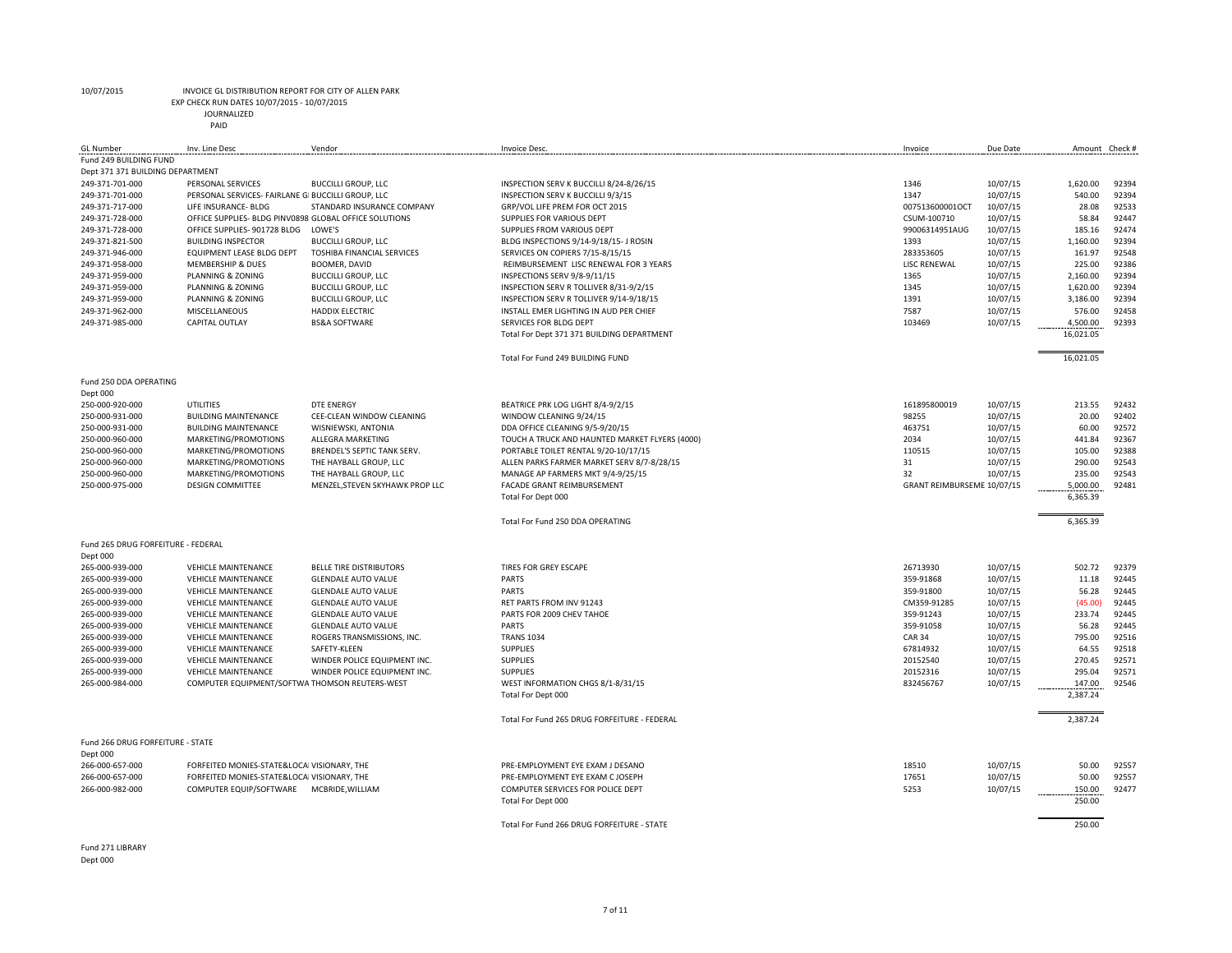EXP CHECK RUN DATES 10/07/2015 - 10/07/2015

|                    | IEUN NUN DATES 10/07/2013 - 10/07/2 |
|--------------------|-------------------------------------|
| <b>JOURNALIZED</b> |                                     |
| PAID               |                                     |
|                    |                                     |

| <b>GL Number</b>                       | Inv. Line Desc                           | Vendor                                                      | Invoice Desc.                                           | Invoice         | Due Date | Amount     | Check # |
|----------------------------------------|------------------------------------------|-------------------------------------------------------------|---------------------------------------------------------|-----------------|----------|------------|---------|
| 271-000-716-000                        | <b>MEDICAL- LIBRARY</b>                  | STANDARD INSURANCE COMPANY                                  | GRP/VOL LIFE PREM FOR OCT 2015                          | 007513600001OCT | 10/07/15 | 12.00      | 92533   |
| 271-000-728-000                        | OFFICE SUPPLIES                          | DEMCO, INC.                                                 | OFFICE SUPPLIES                                         | 52311010        | 10/07/15 | 2,153.85   | 92418   |
| 271-000-728-000                        | <b>OFFICE SUPPLIES</b>                   | NATIONAL PEN CORP.                                          | <b>CRYSTAL PENS</b>                                     | 108138525       | 10/07/15 | 520.95     | 92493   |
| 271-000-728-000                        | <b>OFFICE SUPPLIES</b>                   | NATIONAL PEN CORP.                                          | <b>GELATO GIFT SETS</b>                                 | 108133802       | 10/07/15 | 1,044.95   | 92494   |
| 271-000-757-000                        | <b>OPERATING SUPPLIES</b>                | BLAKNEY, SANDI                                              | REIMBURSEMENT FOR 2 DAY SEMINAR 9/17-9/18               | REIMBURSEMENT   | 10/07/15 | 65.00      | 92384   |
| 271-000-757-000                        | <b>OPERATING SUPPLIES</b>                | HANNIBAL JENNY                                              | REIMBURSEMENT FOR EXPENSES TO CONF                      | REIMBURSEMENT   | 10/07/15 | 422.00     | 92461   |
| 271-000-757-000                        | <b>OPERATING SUPPLIES</b>                | MICHIGAN LIBRARY CONSORTIUM                                 | MCLS ANNUAL MEMBERSHIP FEE 7/1/15-6/30/16               | 332107          | 10/07/15 | 125.00     | 92486   |
| 271-000-757-000                        | <b>OPERATING SUPPLIES</b>                | ORIENTAL TRADING CO.                                        | SUPPLIES FOR LIBRARY                                    | 672774762-01    | 10/07/15 | 243.32     | 92497   |
| 271-000-757-000                        | <b>OPERATING SUPPLIES</b>                | SWINEHART, BRANDI                                           | REIMBURSEMENT FOR COST OF CONFERENCE                    | REIMBURSEMENT   | 10/07/15 | 225.17     | 92537   |
| 271-000-827-000                        | <b>LIBRARY SERVICES</b>                  | PIPER MOUNTAIN WEBS LLC                                     | LIBRARY WEBSITE ANNUAL REVIEW                           | 2955            | 10/07/15 | 600.00     | 92506   |
| 271-000-827-000                        | <b>LIBRARY SERVICES</b>                  | UNIQUE MANAGEMENT SERVICES, INC                             | PLACEMENTS 8/10-8/31/15                                 | 312416          | 10/07/15 | 98.45      | 92550   |
| 271-000-827-000                        | <b>LIBRARY SERVICES</b>                  | WAYNE COUNTY - ACCTS. REC.                                  | STAFFING SUPPOR AND SUPPLIES TO LIBRARY 9/1-/14-9/30/14 | 277508          | 10/07/15 | 771.46     | 92565   |
| 271-000-828-000                        | <b>MATERIALS</b>                         | <b>BAKER &amp; TAYLOR</b>                                   | MATERIALS FOR LIBRARY                                   | 2031099204      | 10/07/15 | 48.13      | 92376   |
| 271-000-828-000                        | MATERIALS                                | <b>BAKER &amp; TAYLOR</b>                                   | MATERIALS FOR THE LIBRARY                               | 2031074781      | 10/07/15 | 57.44      | 92376   |
| 271-000-828-000                        | <b>MATERIALS</b>                         | <b>BAKER &amp; TAYLOR</b>                                   | MATERIALS FOR LIBRARY                                   | 2031067097      | 10/07/15 | 32.00      | 92376   |
| 271-000-828-000                        | <b>MATERIALS</b>                         | BESTSELLERS AUDIO, LLC                                      | <b>AUDIOBOOKS</b>                                       |                 |          | 405.00     | 92381   |
|                                        |                                          |                                                             |                                                         | 5053            | 10/07/15 |            |         |
| 271-000-828-000                        | <b>MATERIALS</b>                         | <b>BLACKSTONE AUDIO, INC</b>                                | <b>AUDIOBOOKS</b>                                       | 783402          | 10/07/15 | 53.91      | 92383   |
| 271-000-828-000                        | <b>MATERIALS</b>                         | CENGAGE LEARING INC                                         | <b>SUPPLIES</b>                                         | 56243657        | 10/07/15 | 23.24      | 92403   |
| 271-000-828-000                        | MATERIALS                                | CENGAGE LEARING INC                                         | SUPPLIES FOR LIBRARY                                    | 56138332        | 10/07/15 | 83.22      | 92403   |
| 271-000-828-000                        | <b>MATERIALS</b>                         | MICHIGAN LIBRARY CONSORTIUM                                 | ONLINE SUBSCRIPTION 10/1/15-9/30/16                     | 332145          | 10/07/15 | 4,591.65   | 92486   |
| 271-000-828-000                        | <b>MATERIALS</b>                         | THE LIBRARY NETWORK                                         | ANNUAL NOVELIST PLUS DATABASE                           | 52911           | 10/07/15 | 1,537.00   | 92544   |
| 271-000-828-000                        | <b>MATERIALS</b>                         | WOLPER SUBSCRIPTION SERV.                                   | PRICE ADJUSTMENT VERANDA                                | 110880          | 10/07/15 | 2.06       | 92573   |
| 271-000-853-000                        | <b>TELEPHONE</b>                         | AT&T                                                        | PHONE SERVICE VARIOUS DEPT                              | SEPT 10-OCT 12  | 10/07/15 | 123.17     | 92373   |
| 271-000-853-000                        | <b>TELEPHONE</b>                         | AT & T LONG DISTANCE                                        | ATT LONG DISTANT VARIOUS DEPT                           | AUG 01-SEPT 01  | 10/07/15 | 3.01       | 92375   |
| 271-000-920-000                        | UTILITIES- LIBRARY                       | <b>DTE ENERGY</b>                                           | <b>GAS FOR VARIOUS DEPTS</b>                            | AUG 5-SEPT 22   | 10/07/15 | 94.99      | 92434   |
| 271-000-931-000                        | <b>BUILDING MAINTENANCE</b>              | GRAINGER                                                    | <b>SUPPLIES</b>                                         | 9846445071      | 10/07/15 | 225.50     | 92452   |
| 271-000-931-000                        | <b>BUILDING MAINTENANCE</b>              | GRAINGER                                                    | <b>SUPPLIES</b>                                         | 9844660911      | 10/07/15 | 392.25     | 92452   |
| 271-000-931-000                        | <b>BUILDING MAINTENANCE</b>              | <b>GRAINGER</b>                                             | <b>SUPPLIES</b>                                         | 9820665124      | 10/07/15 | 526.50     | 92452   |
| 271-000-943-000                        | EQUIPMENT RENTAL LIBRARY                 | TOSHIBA FINANCIAL SERVICES                                  | SERVICES ON COPIERS 7/15-8/15/15                        | 283353605       | 10/07/15 | 225.63     | 92548   |
|                                        |                                          |                                                             | Total For Dept 000                                      |                 |          | 14,706.85  |         |
|                                        |                                          |                                                             |                                                         |                 |          |            |         |
|                                        |                                          |                                                             | Total For Fund 271 LIBRARY                              |                 |          | 14,706.85  |         |
|                                        |                                          |                                                             |                                                         |                 |          |            |         |
| Fund 392 COMMUNITY CENTER DEBT SERVICE |                                          |                                                             |                                                         |                 |          |            |         |
| Dept 000                               |                                          |                                                             |                                                         |                 |          |            |         |
| 392-000-997-000                        | PAYING AGENT FEES                        | <b>US BANK</b>                                              | UNLIMITED TAX BONDS SERIIES 2003                        | 4093685         | 10/07/15 | 300.00     | 92551   |
| 392-000-997-000                        | PAYING AGENT FEES                        | <b>US BANK</b>                                              | UNLIMITED TAX BOND SERIES 2003B                         | 4093686         | 10/07/15 | 300.00     | 92552   |
|                                        |                                          |                                                             | Total For Dept 000                                      |                 |          | 600.00     |         |
|                                        |                                          |                                                             |                                                         |                 |          |            |         |
|                                        |                                          |                                                             | Total For Fund 392 COMMUNITY CENTER DEBT SERVICE        |                 |          | 600.00     |         |
|                                        |                                          |                                                             |                                                         |                 |          |            |         |
| Fund 592 WATER & SEWER                 |                                          |                                                             |                                                         |                 |          |            |         |
| Dept 000                               |                                          |                                                             |                                                         |                 |          |            |         |
| 592-000-461-000                        | <b>WATER SALES</b>                       | TRANQUILITY SPRINGS LANDSCAPE                               |                                                         |                 | 10/07/15 | 2,632.78   | 92549   |
| 592-000-461-000                        |                                          |                                                             | REFUNG FOR UNUSED WATER PURSUANT TO HYDRANT PERMIT 2129 | REFUND          |          |            | 92554   |
|                                        | <b>WATER SALES</b>                       | VALLEY SPRING APARTMENTS INC                                | REFUND OF ACH WITHDRAWAL PMT                            | REFUND          | 10/07/15 | 68.73      |         |
|                                        |                                          |                                                             | Total For Dept 000                                      |                 |          | 2,701.51   |         |
|                                        |                                          |                                                             |                                                         |                 |          |            |         |
| Dept 601 601 WATER AND SEWER           |                                          |                                                             |                                                         |                 |          |            |         |
| 592-601-602-000                        |                                          | PURCHASED WATER- 7/8-7/31/15 DETROIT WATER & SEWAGE DEPT.   | WHOLESALE WATER FOR JULY 2015                           | JULYWHOLESALE   | 10/07/15 | 189,490.21 | 92421   |
| 592-601-604-000                        | <b>IWC CHARGES - DETROIT</b>             | DETROIT WATER & SEWAGE DEPT.                                | IWC CHARGES FOR MONTH OF AUG 2015                       | AUGIWC          | 10/07/15 | 2,494.25   | 92419   |
| 592-601-605-000                        |                                          | SEWAGE DISPOSAL - DETROIT 7-1- DETROIT WATER & SEWAGE DEPT. | SEWAGE DESPOSAL FOR JULY 2015                           | JULYSEWAGE      | 10/07/15 | 54,568.00  | 92420   |
| 592-601-605-000                        | SEWAGE DISPOSAL - DETROIT                | DETROIT WATER & SEWAGE DEPT.                                | SEWAGE DISPOSAL CHARGES FOR MONTH OF AUG 2015           | AUGSEWAGE       | 10/07/15 | 54,800.00  | 92422   |
| 592-601-607-300                        | EXCESS FLOWS - WAYNE COUNTY WAYNE COUNTY |                                                             | AUGUST 2015 FIXED EXCESS                                | 280861          | 10/07/15 | 64,549.00  | 92560   |
| 592-601-607-300                        | EXCESS FLOWS - WAYNE COUNTY WAYNE COUNTY |                                                             | SEPT 2015 FIXED EXCESS                                  | 280934          | 10/07/15 | 64,549.00  | 92561   |
| 592-601-643-000                        | <b>UTILITIES</b>                         | AT & T                                                      | PHONE SERVICE VARIOUS DEPT                              | SEPT 10-OCT 12  | 10/07/15 | 441.84     | 92373   |
| 592-601-643-000                        | UTILITIES                                | AT & T LONG DISTANCE                                        | ATT LONG DISTANT VARIOUS DEPT                           | AUG 01-SEPT 01  | 10/07/15 | 11.82      | 92375   |
| 592-601-643-000                        | UTILITIES-OAKWOOD                        | <b>DTE ENERGY</b>                                           | SERVICES VARIOUS DEPT / PARKS                           | AUG 02-SEPT 11  | 10/07/15 | 61.09      | 92431   |
| 592-601-667-001                        | <b>VEHICLE MAINTENANCE</b>               | CLASSIC AUTO WASH INC.                                      | CARS WASHES MONTH OF AUG 2015                           | 1561            | 10/07/15 | 3.90       | 92407   |
| 592-601-667-001                        | <b>VEHICLE MAINTENANCE</b>               | <b>GLOBAL TELEMATIC SOLUTIONS</b>                           | MONTHLY SUBSCRIPTION 8/27-9/26/15                       | 20398           | 10/07/15 | 350.00     | 92449   |
| 592-601-667-001                        | <b>VEHICLE MAINTENANCE</b>               | SAFETY-KLEEN                                                | <b>SUPPLIES</b>                                         | 67814932        | 10/07/15 | 64.58      | 92518   |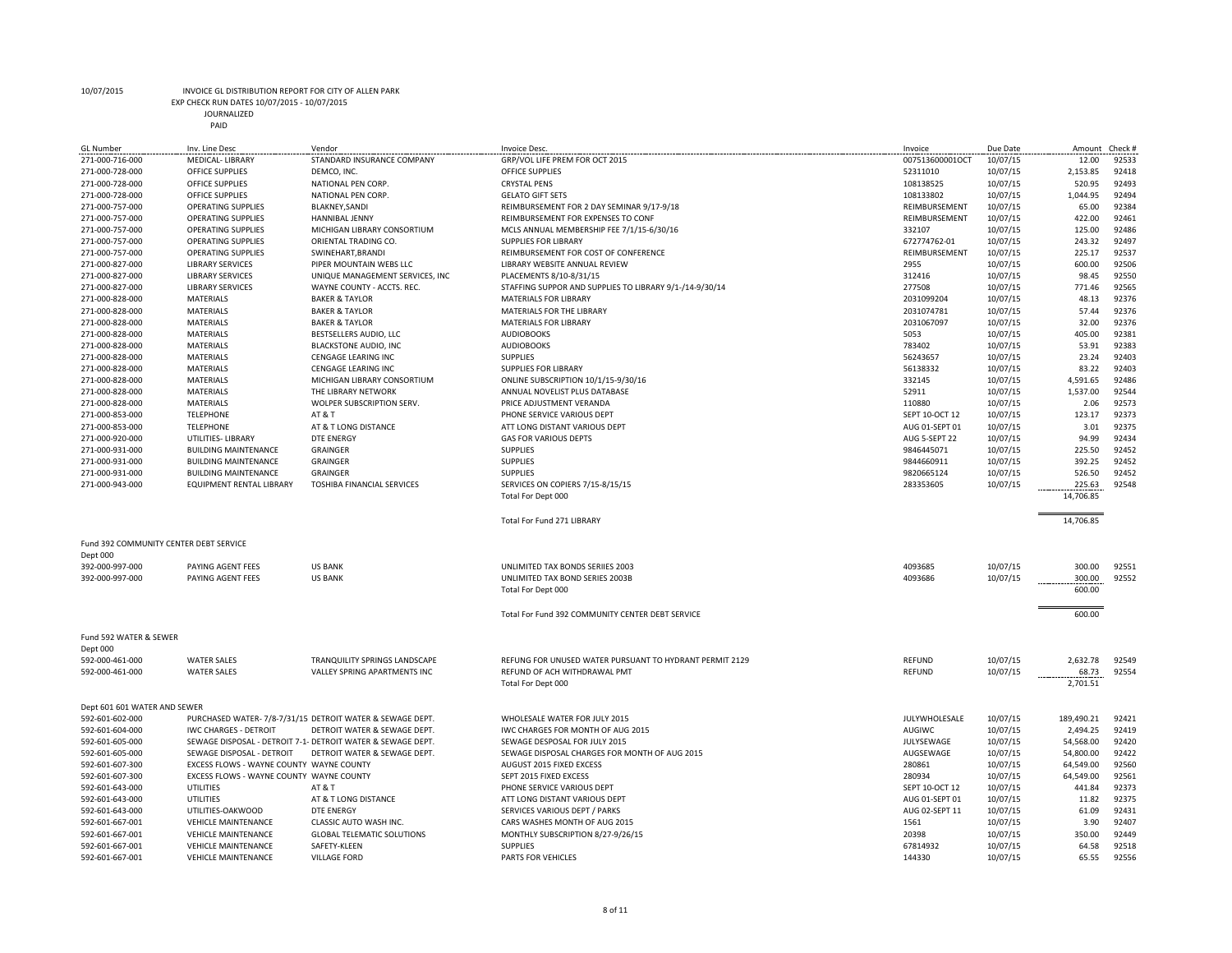EXP CHECK RUN DATES 10/07/2015 - 10/07/2015

| <b>GL Number</b> | Inv. Line Desc                                         | Vendor                                                    | Invoice Desc.                                         | Invoice         | Due Date | Amount    | Check # |
|------------------|--------------------------------------------------------|-----------------------------------------------------------|-------------------------------------------------------|-----------------|----------|-----------|---------|
| 592-601-667-001  | <b>VEHICLE MAINTENANCE</b>                             | <b>VILLAGE FORD</b>                                       | <b>CREDIT ON CORE</b>                                 | CM141468        | 10/07/15 | (75.00)   | 92556   |
| 592-601-671-001  | <b>SEWER MAINTENANCE</b>                               | <b>BROCK TOOL OF DETROIT</b>                              | REPAIR OF MINI CAMERA                                 | 32734           | 10/07/15 | 427.13    | 92389   |
| 592-601-671-001  | SEWER MAINTENANCE                                      | JACK DOHENY COMPANIES                                     | <b>SUPPLIES</b>                                       | Y10989          | 10/07/15 | 2,129.57  | 92467   |
| 592-601-671-001  | SEWER MAINTENANCE-911631                               | LOWE'S                                                    | SUPPLIES FROM VARIOUS DEPT                            | 99006314951AUG  | 10/07/15 | 47.49     | 92474   |
| 592-601-673-001  | <b>MAIN MAINTENANCE</b>                                | <b>BRONER INC</b>                                         | <b>SUPPLIES</b>                                       | 194578          | 10/07/15 | 63.23     | 92391   |
| 592-601-673-001  | <b>MAIN MAINTENANCE</b>                                | <b>BRONER INC</b>                                         | <b>SUPPLIES</b>                                       | 194523          | 10/07/15 | 147.33    | 92391   |
| 592-601-673-001  | <b>MAIN MAINTENANCE</b>                                | <b>BRONER INC</b>                                         | <b>SUPPLIES</b>                                       | 194708          | 10/07/15 | 170.28    | 92391   |
| 592-601-673-001  | <b>MAIN MAINTENANCE</b>                                | EJ USA, INC                                               | <b>SUPPLIES</b>                                       | 3872308         | 10/07/15 | 595.84    | 92435   |
| 592-601-673-001  | <b>MAIN MAINTENANCE</b>                                | EJ USA, INC                                               | <b>SUPPLIES</b>                                       | 3878777         | 10/07/15 | 291.96    | 92435   |
| 592-601-673-001  | <b>MAIN MAINTENANCE</b>                                | ETNA SUPPLY COMPANY                                       | <b>SUPPLIES</b>                                       | \$101556307.001 | 10/07/15 | 672.06    | 92437   |
| 592-601-673-001  | <b>MAIN MAINTENANCE</b>                                | ETNA SUPPLY COMPANY                                       | <b>SUPPLIES</b>                                       | S101576623.001  | 10/07/15 | 1,023.52  | 92437   |
| 592-601-673-001  | <b>MAIN MAINTENANCE</b>                                | GREAT LAKES ACE 18415                                     | <b>SUPPLIES FOR DPS</b>                               | 567/416         | 10/07/15 | 16.98     | 92455   |
| 592-601-673-001  | <b>MAIN MAINTENANCE</b>                                | GREAT LAKES ACE 18415                                     | <b>SUPPLIES FOR DPS</b>                               | 571/416         | 10/07/15 | 10.98     | 92455   |
| 592-601-673-001  | <b>MAIN MAINTENANCE</b>                                | JOHN D. OSBORNE TRUCKING                                  | CLASS 2 FILL SAND                                     | 086058          | 10/07/15 | 394.84    | 92468   |
| 592-601-673-001  | <b>MAIN MAINTENANCE</b>                                | JOHN D. OSBORNE TRUCKING                                  | <b>TOPSOIL DPS</b>                                    | 303363          | 10/07/15 | 560.00    | 92468   |
| 592-601-673-001  | <b>MAIN MAINTENANCE</b>                                | JOHN D. OSBORNE TRUCKING                                  | CLASS 2 FILL SAND                                     | 086087          | 10/07/15 | 767.80    | 92468   |
| 592-601-673-001  | <b>MAIN MAINTENANCE</b>                                | MICHIGAN METER TECHNOLOGY GROUP, IN                       | <b>SUPPLIES FOR DPS</b>                               | 95218           | 10/07/15 | 19,326.00 | 92487   |
| 592-601-673-001  | <b>MAIN MAINTENANCE</b>                                | MICHIGAN METER TECHNOLOGY GROUP, IN                       | PARTS AND SERVICES FOR DPS DEPT                       | 95217           | 10/07/15 | 2,475.54  | 92487   |
| 592-601-673-001  | <b>MAIN MAINTENANCE</b>                                | <b>SLC METER LLC</b>                                      | SUPPLIES FOR WATER DEPT                               | 243672          | 10/07/15 | 2,208.62  | 92529   |
| 592-601-673-001  | <b>MAIN MAINTENANCE</b>                                | STATE OF MICHIGAN                                         | MDEQ LABORATORY SERVICES 7/29-9/10/15                 | 923772          | 10/07/15 | 175.00    | 92536   |
| 592-601-677-001  | <b>HYDRANT MAINTENANCE</b>                             | EJ USA, INC                                               | <b>SUPPLIES</b>                                       | 3869422         | 10/07/15 | 279.90    | 92435   |
| 592-601-677-001  | <b>HYDRANT MAINTENANCE</b>                             | EJ USA, INC                                               | <b>SUPPLIES</b>                                       | 3866128         | 10/07/15 | 184.34    | 92435   |
| 592-601-678-001  | METER MAINTENANCE                                      | ETNA SUPPLY COMPANY                                       | <b>SUPPLIES</b>                                       | \$101556307.001 | 10/07/15 | 489.73    | 92437   |
| 592-601-678-001  | <b>METER MAINTENANCE</b>                               | ETNA SUPPLY COMPANY                                       | <b>SUPPLIES FOR DPS</b>                               | S101572567.001  | 10/07/15 | 2,120.00  | 92437   |
| 592-601-678-001  | METER MAINTENANCE                                      | ETNA SUPPLY COMPANY                                       | <b>SUPPLIES</b>                                       | S101576623.001  | 10/07/15 | 492.89    | 92437   |
| 592-601-678-001  | METER MAINTENANCE- 09727-W. LOWE'S                     |                                                           | SUPPLIES FROM VARIOUS DEPT                            | 99006314951AUG  | 10/07/15 | 31.54     | 92474   |
| 592-601-678-002  | STORM/CB MAINTENANCE                                   | <b>BUCCILLI GROUP, LLC</b>                                | INSPEC SERVICES A HASS 8/1&8/12/15                    | 1294            | 10/07/15 | 1,134.00  | 92394   |
| 592-601-678-002  | STORM/CB MAINTENANCE- CATCI BUCCILLI GROUP, LLC        |                                                           | INSPECTION SERV A HASS 8/31-9/1/15                    | 1344            | 10/07/15 | 1,350.00  | 92394   |
|                  | STORM/CB MAINTENANCE                                   | <b>BUCCILLI GROUP, LLC</b>                                | INSPECTION SERV A HASS 9/16 BASIN 2015                | 1388            |          |           | 92394   |
| 592-601-678-002  |                                                        |                                                           | REMOVE CONCRETE PMT 10 CATCH BASIN                    | 11321           | 10/07/15 | 648.00    | 92424   |
| 592-601-678-002  | STORM/CB MAINTENANCE                                   | DOMINIC GAGLIO CONSTRUCTION, INC                          |                                                       |                 | 10/07/15 | 1,421.20  | 92424   |
| 592-601-678-002  | STORM/CB MAINTENANCE                                   | DOMINIC GAGLIO CONSTRUCTION, INC                          | REM/REP CONC HANDICAP PAMP/ADJ STRUCTURE BASIN PMT #9 | 11313           | 10/07/15 | 14,340.40 |         |
| 592-601-678-002  | STORM/CB MAINTENANCE                                   | DOMINIC GAGLIO CONSTRUCTION, INC                          | CONCRETE WORK 2015 CATCH BASIN PMT #8                 | 11302           | 10/07/15 | 13,218.15 | 92424   |
| 592-601-678-002  | STORM/CB MAINTENANCE                                   | DOMINIC GAGLIO CONSTRUCTION, INC                          | CONCRETE WORK 2015 CATCH BASIN PMT #7                 | 11296           | 10/07/15 | 26,227.75 | 92424   |
| 592-601-678-002  | STORM/CB MAINTENANCE                                   | EJ USA. INC                                               | <b>SUPPLIES</b>                                       | 3865651         | 10/07/15 | 1,179.48  | 92435   |
| 592-601-678-003  | <b>PAVEMENT REPAIRS</b>                                | <b>BUCCILLI GROUP, LLC</b>                                | INSPECTION SERV A HASS 8/17& 8/21                     | 1310            | 10/07/15 | 1,242.00  | 92394   |
| 592-601-678-003  | <b>PAVEMENT REPAIRS</b>                                | <b>BUCCILLI GROUP, LLC</b>                                | INSPECT SERV 8/13-8/15/15                             | 1295            | 10/07/15 | 1,944.00  | 92394   |
| 592-601-678-003  | <b>PAVEMENT REPAIRS</b>                                | <b>BUCCILLI GROUP, LLC</b>                                | INSPECT SERVICES A HASS 8/24-8/29/15                  | 1335            | 10/07/15 | 2,916.00  | 92394   |
| 592-601-678-003  | PAVEMENT REPAIRS- WATER FUNI BUCCILLI GROUP, LLC       |                                                           | INSPECTION SERV A HASS 9/11/15                        | 1367            | 10/07/15 | 648.00    | 92394   |
| 592-601-678-003  | <b>PAVEMENT REPAIRS</b>                                | <b>BUCCILLI GROUP, LLC</b>                                | INSPECT SERV A HASS 9/17                              | 1389            | 10/07/15 | 648.00    | 92394   |
| 592-601-678-003  | <b>PAVEMENT REPAIRS</b>                                | DOMINIC GAGLIO CONSTRUCTION, INC                          | REMOVE CONCRETE PAYMENT 15 WATER FUND                 | 11323           | 10/07/15 | 14,390.60 | 92424   |
| 592-601-678-003  | <b>PAVEMENT REPAIRS</b>                                | DOMINIC GAGLIO CONSTRUCTION, INC                          | REM/REP 6"CONC PMT 15                                 | 11318           | 10/07/15 | 1,415.15  | 92424   |
| 592-601-678-003  | <b>PAVEMENT REPAIRS</b>                                | DOMINIC GAGLIO CONSTRUCTION, INC                          | CONCRETE WORK 2015 WATER FUND PMT #14                 | 11297           | 10/07/15 | 29,003.25 | 92424   |
| 592-601-678-004  | CROSS CONNECTION PROGRAM                               | HYDRO DESIGNS, INC.                                       | CROSS CONNECTION CONT PROG INSPECTION SERVICE 8/31/15 | 0036459-IN      | 10/07/15 | 1,935.00  | 92464   |
| 592-601-712-000  | CLOTHING, CLEANING & TECH SKIL CINTAS CORP.            |                                                           | UNIFORM FOR WATER FOR MONTH OF AUG                    | 72116841AUG     | 10/07/15 | 214.04    | 92404   |
| 592-601-716-000  | MEDICAL-WATER/SEWER                                    | STANDARD INSURANCE COMPANY                                | GRP/VOL LIFE PREM FOR OCT 2015                        | 007513600001OCT | 10/07/15 | 54.00     | 92533   |
| 592-601-717-000  |                                                        | RETIREE HEALTH BENEFITS- WATE STANDARD INSURANCE COMPANY  | GRP/VOL LIFE PREM FOR OCT 2015                        | 007513600001OCT | 10/07/15 | 244.75    | 92533   |
| 592-601-751-000  | <b>GASOLINE</b>                                        | <b>QUICK FUEL</b>                                         | <b>FUEL FOR DPS</b>                                   | 955818          | 10/07/15 | 142.03    | 92511   |
| 592-601-751-000  | <b>GASOLINE</b>                                        | <b>QUICK FUEL</b>                                         | FUEL FOR WATER DEPT VEHICLES                          | 952744          | 10/07/15 | 123.20    | 92511   |
| 592-601-757-000  | OPERATING SUPPLIES-09645 WAT LOWE'S                    |                                                           | SUPPLIES FROM VARIOUS DEPT                            | 99006314951AUG  | 10/07/15 | 73.89     | 92474   |
| 592-601-802-100  | BS&A - COMPUTER SOFTWARE M/ BS&A SOFTWARE              |                                                           | SERVICES FOR BLDG DEPT                                | 103469          | 10/07/15 | 5,250.00  | 92393   |
| 592-601-822-000  | COMPUTER SERVICE MAINT                                 | SOUTHERN MICHIGAN INFOR. ALLIANCE                         | SERVICES FOR DPS AND POLICE                           | 2113            | 10/07/15 | 800.00    | 92531   |
| 592-601-826-000  | <b>CITY ATTORNEY</b>                                   | THE PLATO LAW FIRM                                        | PROF SERV FOR JAN 2015 1/5-1/28/15                    | 4630            | 10/07/15 | 217.00    | 92545   |
| 592-601-826-000  | <b>CITY ATTORNEY</b>                                   | THE PLATO LAW FIRM                                        | PROF SERV JAN 2015 LISA MALTA #5002-5                 | 4631            | 10/07/15 | 60.00     | 92545   |
| 592-601-921-000  | OFFICE SUPPLIES- WATER PINV091 GLOBAL OFFICE SOLUTIONS |                                                           | SUPPLIES FOR VARIOUS DEPT                             | CSUM-100710     | 10/07/15 | 79.00     | 92447   |
| 592-601-923-000  | PROFESSIONAL SERVICES                                  | DOWNRIVER UTILITY WASTE AUTHORITY                         | <b>COMMUNITY ASSESMENT</b>                            | 0000000044      | 10/07/15 | 1,800.00  | 92429   |
| 592-601-940-500  |                                                        | FAIRLANE/INDEPNCE MKT STATIOI SECURITY CENTRAL PROTECTION | BURG/FIREHOLUP- RADIO CELL BACK UP                    | 2044163         | 10/07/15 | 37.95     | 92521   |
| 592-601-940-500  |                                                        | FAIRLANE/INDEPNCE MKT STATIOI SECURITY CENTRAL PROTECTION | BURG FIRE HOLDUP/RADIO CELL BACK UP                   | 2094955         | 10/07/15 | 37.95     | 92521   |
| 592-601-951-000  | <b>ENGINEERING CONSULTANTS</b>                         | WADE-TRIM/ASSOCIATES, INC.                                | PROF SERV 4/26-5/31 PHASE 008 PM/ADMIN OPERATIONS     | 2003391         | 10/07/15 | 560.00    | 92558   |
| 592-601-951-000  | <b>ENGINEERING CONSULTANTS</b>                         | WADE-TRIM/ASSOCIATES, INC.                                | PROF SRV 5/31-6/27/15                                 | 2003599         | 10/07/15 | 500.00    | 92558   |
| 592-601-960-000  | TRAINING & EDUCATION                                   | <b>BOUGHNER, CHERYL</b>                                   | REIMBURSEMENT FOR BS&A CLASSES                        | REIMBURSEMENT   | 10/07/15 | 122.86    | 92387   |
| 592-601-960-000  | TRAINING & EDUCATION- TOM MI MI-AWWA                   |                                                           | LIMITED TREATMENT SHORT COURSE GULL LAKE              | 200000590       | 10/07/15 | 480.00    | 92483   |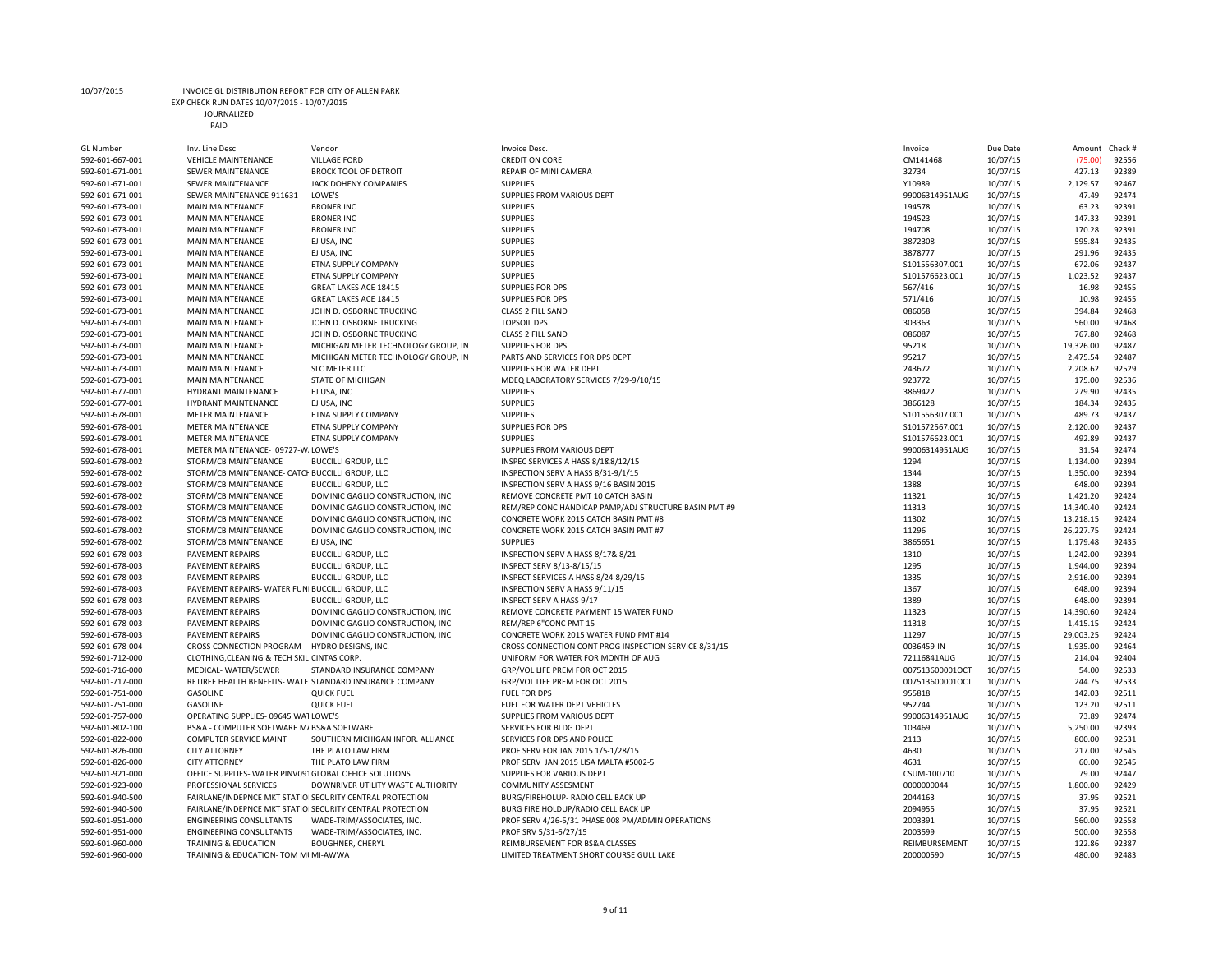EXP CHECK RUN DATES 10/07/2015 - 10/07/2015

| <b>GL Number</b>                                | Inv. Line Desc                                   | Vendor                              | Invoice Desc.                                       | Invoice         | Due Date | Amount     | Check # |
|-------------------------------------------------|--------------------------------------------------|-------------------------------------|-----------------------------------------------------|-----------------|----------|------------|---------|
| 592-601-960-000                                 | TRAINING & EDUCATION                             | MI-AWWA                             | DIST SYSTEM SHORT COURSE TERRY KEHR                 | 200000591       | 10/07/15 | 390.00     | 92484   |
| 592-601-960-000                                 | TRAINING & EDUCATION                             | <b>ODEN TRAINING</b>                | WATER DIST EXAM REVIEW W MINER                      | 511290-158      | 10/07/15 | 220.00     | 92496   |
| 592-601-962-000                                 | MISCELLANEOUS                                    | AT&T                                | PHONE SERVICE VARIOUS DEPT                          | SEPT 10-OCT 12  | 10/07/15 | 179.81     | 92373   |
| 592-601-962-000                                 | <b>MISCELLANEOUS</b>                             | COMPREHENSIVE TESTING SOL.          | DOT UDS M O'LOUGHLIN                                | 2050            | 10/07/15 | 69.00      | 92414   |
| 592-601-962-000                                 | MISCELLANEOUS                                    | COMPREHENSIVE TESTING SOL.          | DOT UDS J DANOSKY                                   | 2044            | 10/07/15 | 69.00      | 92414   |
| 592-601-987-100                                 | CAPITAL OUTLAY - SAW GRANT                       | CDW GOVERNMENT, INC.                | PARTS FOR DPS SAW                                   | WW10056         | 10/07/15 | 995.92     | 92401   |
| 592-601-987-100                                 | CAPITAL OUTLAY - SAW GRANT                       | LIQUI-FORCE SERV.                   | SEWER CLEANING/VIDEO RECORDING                      | <b>US 1895</b>  | 10/07/15 | 83,682.00  | 92472   |
| 592-601-987-100                                 | CAPITAL OUTLAY - SAW GRANT                       | <b>PLANTE MORAN</b>                 | PROF SERVICES FOR UTILITY RATE STUDY THRU SEPT 2015 | 1280347         | 10/07/15 | 1,540.00   | 92508   |
| 592-601-987-100                                 | CAPITAL OUTLAY - SAW GRANT                       | <b>RITTER GIS INC</b>               | <b>SAW GRANT PROJECT</b>                            | 2015-0096       | 10/07/15 | 33,850.00  | 92514   |
| 592-601-987-100                                 | CAPITAL OUTLAY - SAW GRANT                       | WADE-TRIM/ASSOCIATES, INC.          | PROF SERV 5/31-6/27/15 WATER DIST RELIABILITY       | 2003718         | 10/07/15 | 1,710.72   | 92558   |
| 592-601-987-100                                 | CAPITAL OUTLAY - SAW GRANT                       | WADE-TRIM/ASSOCIATES, INC.          | PROF SERV 5/31-6/27/15 SAW GRANT                    | 2003720         | 10/07/15 | 917.47     | 92558   |
| 592-601-987-200                                 | CAPITAL OUTLAY-MISCELLANEOUS GORNO FORD          |                                     | PURCHASE TWO FORD PICKUPS                           | T8030           | 10/07/15 | 47,968.00  | 92451   |
|                                                 |                                                  |                                     | Total For Dept 601 601 WATER AND SEWER              |                 |          | 762,526.38 |         |
|                                                 |                                                  |                                     |                                                     |                 |          |            |         |
| Dept 603 603 BASIN                              |                                                  |                                     |                                                     |                 |          |            |         |
| 592-603-716-000                                 | <b>EMPLOYEE BENEFITS-BASIN</b>                   | STANDARD INSURANCE COMPANY          | GRP/VOL LIFE PREM FOR OCT 2015                      | 007513600001OCT | 10/07/15 | 12.00      | 92533   |
| 592-603-853-000                                 | <b>TELEPHONE</b>                                 | AT&T                                | PHONE SERVICE VARIOUS DEPT                          | SEPT 10-OCT 12  | 10/07/15 | 418.22     | 92373   |
| 592-603-853-000                                 | TELEPHONE/BASIN PUMP ON CALI VERIZON WIRELESS    |                                     | SERVICES FOR BASIN FROM JULY 25-SEPT 23             | 9752819322      | 10/07/15 | 111.64     | 92555   |
| 592-603-920-000                                 | UTILITIES- BASIN BY PASS STN                     | <b>DTE ENERGY</b>                   | SERVICES VARIOUS DEPT / PARKS                       | AUG 02-SEPT 11  | 10/07/15 | 4,207.74   | 92431   |
| 592-603-920-000                                 | UTILITIES-BASAIN                                 | <b>DTE ENERGY</b>                   | <b>GAS FOR VARIOUS DEPTS</b>                        | AUG 5-SEPT 22   | 10/07/15 | 63.82      | 92434   |
| 592-603-930-000                                 | SEWER MAINTENANCE                                | CDW GOVERNMENT, INC.                | DIGI CONNECT WAN FOR DPS AND WATER                  | WW13486         | 10/07/15 | 1,059.65   | 92401   |
| 592-603-934-000                                 | <b>EQUIPMENT MAINTENANCE</b>                     | MEYER LABORATORY, INC               | FLOAT SOLVE 5 GALLON/LTL40                          | 0507653-IN      | 10/07/15 | 1,047.24   | 92482   |
|                                                 |                                                  |                                     | Total For Dept 603 603 BASIN                        |                 |          | 6,920.31   |         |
|                                                 |                                                  |                                     | Total For Fund 592 WATER & SEWER                    |                 |          | 772,148.20 |         |
| Fund 593 SOUTHFIELD LEASE PROPERTIES            |                                                  |                                     |                                                     |                 |          |            |         |
| Dept 697 16630 SOUTHFIELD NONCAM                |                                                  |                                     |                                                     |                 |          |            |         |
|                                                 |                                                  |                                     |                                                     |                 |          |            |         |
| 593-697-995-000                                 | <b>BOND INTEREST</b>                             | THE BANK OF NEW YORK MELLON, N.A.   | TAX BONDS SERIES FOR OCT 2015                       | ALLENPO9A       | 10/07/15 | 847,753.13 | 92541   |
| 593-697-995-000                                 | <b>BOND INTEREST</b>                             | THE BANK OF NEW YORK MELLON, N.A.   | TAX BONDS FACILITY BONDS FOR OCT                    | ALLENPO9B       | 10/07/15 | 80,101.25  | 92542   |
|                                                 |                                                  |                                     | Total For Dept 697 16630 SOUTHFIELD NONCAM          |                 |          | 927,854.38 |         |
|                                                 |                                                  |                                     | Total For Fund 593 SOUTHFIELD LEASE PROPERTIES      |                 |          | 927,854.38 |         |
| Fund 701 TRUST AND AGENCY                       |                                                  |                                     |                                                     |                 |          |            |         |
| Dept 000                                        |                                                  |                                     |                                                     |                 |          |            |         |
| 701-000-242-000                                 | <b>CITY FESTIVITIES ESCROW</b>                   | ALLEN PARK DOWNTOWN DEVELOPMENT AUT | USE OF COPY MACHINE AT DDA OFFICE                   | <b>SERVICE</b>  | 10/07/15 | 100.00     | 92368   |
| 701-000-242-000                                 | CITY FESTIVITIES ESCROW                          | ALLEN PARK ELKS                     | DONATIONS FOR PUMPKIN PATCH 2015                    | PUMPKIN PATCH   | 10/07/15 | 750.00     | 92369   |
| 701-000-242-000                                 | CITY FESTIVITIES ESCROW                          | ALLEN PARK, CITY OF.                | SERVICES FOR 2015 STREETFAIR                        | 2015 STREETFAIR | 10/07/15 | 14,105.35  | 92371   |
| 701-000-242-000                                 | <b>CITY FESTIVITIES ESCROW</b>                   | MIZZI, MICHAEL                      | REIMB BEER WINE PERMIT STREET FAIR                  | REIMBURSEMENT   | 10/07/15 | 100.00     | 92490   |
| 701-000-242-000                                 | CITY FESTIVITIES ESCROW                          | MULLINS, CONNIE                     | STREET FAIR BAND 2015                               | 2015 STREETFAIR | 10/07/15 | 50.00      | 92492   |
| 701-000-242-000                                 | CITY FESTIVITIES ESCROW                          | US POSTAL SERVICE                   | ALLEN PARK FESTIVITIES COMMISION 12 MO PMT          | <b>BOX #70</b>  | 10/07/15 | 136.00     | 92553   |
| 701-000-246-000                                 | PLANNING/ZONING REVIEW ESCRI BUCCILLI GROUP, LLC |                                     | INSPECTION SERV B GRAHAM 8/11-8/14/15               | 1292            | 10/07/15 | 1,188.00   | 92394   |
| 701-000-246-000                                 | PLANNING/ZONING REVIEW ESCRI BUCCILLI GROUP, LLC |                                     | INSPECTION SERV R TOLLIVER 8/16/15                  | 1293            | 10/07/15 | 108.00     | 92394   |
| 701-000-246-000                                 | PLANNING/ZONING REVIEW ESCRI BUCCILLI GROUP, LLC |                                     | INSPECTION SERV M LADD, A HASS, R TOLIVER           | 1311            | 10/07/15 | 1,620.00   | 92394   |
| 701-000-246-000                                 | PLANNING/ZONING REVIEW ESCRI BUCCILLI GROUP, LLC |                                     | INSPECT SERV D LOGAN 9/8 CHIPOLTE/FAIRLANE GREEN    | 1368            | 10/07/15 | 270.00     | 92394   |
|                                                 |                                                  |                                     | Total For Dept 000                                  |                 |          | 18,427.35  |         |
|                                                 |                                                  |                                     |                                                     |                 |          |            |         |
|                                                 |                                                  |                                     | Total For Fund 701 TRUST AND AGENCY                 |                 |          | 18,427.35  |         |
| Fund 703 SCHOOL AND COUNTY TAX FUND<br>Dept 000 |                                                  |                                     |                                                     |                 |          |            |         |
| 703-000-275-000                                 | <b>REFUNDABLE TAXES</b>                          | OUTER DRIVE 39 DEVELOPMENT CO LLC   | Sum Tax Refund 30 003 04 0014 000                   | 10/06/2015      | 10/07/15 | 7,263.26   | 92576   |
|                                                 |                                                  |                                     | Total For Dept 000                                  |                 |          | 7,263.26   |         |
|                                                 |                                                  |                                     | Total For Fund 703 SCHOOL AND COUNTY TAX FUND       |                 |          | 7,263.26   |         |
|                                                 |                                                  |                                     |                                                     |                 |          |            |         |
|                                                 |                                                  | Fund Totals:                        |                                                     |                 |          |            |         |
|                                                 |                                                  |                                     | Fund 101 GENERAL FUND                               |                 |          | 407,789.51 |         |
|                                                 |                                                  |                                     | Fund 202 MAJOR STREET FUND                          |                 |          | 422,581.75 |         |